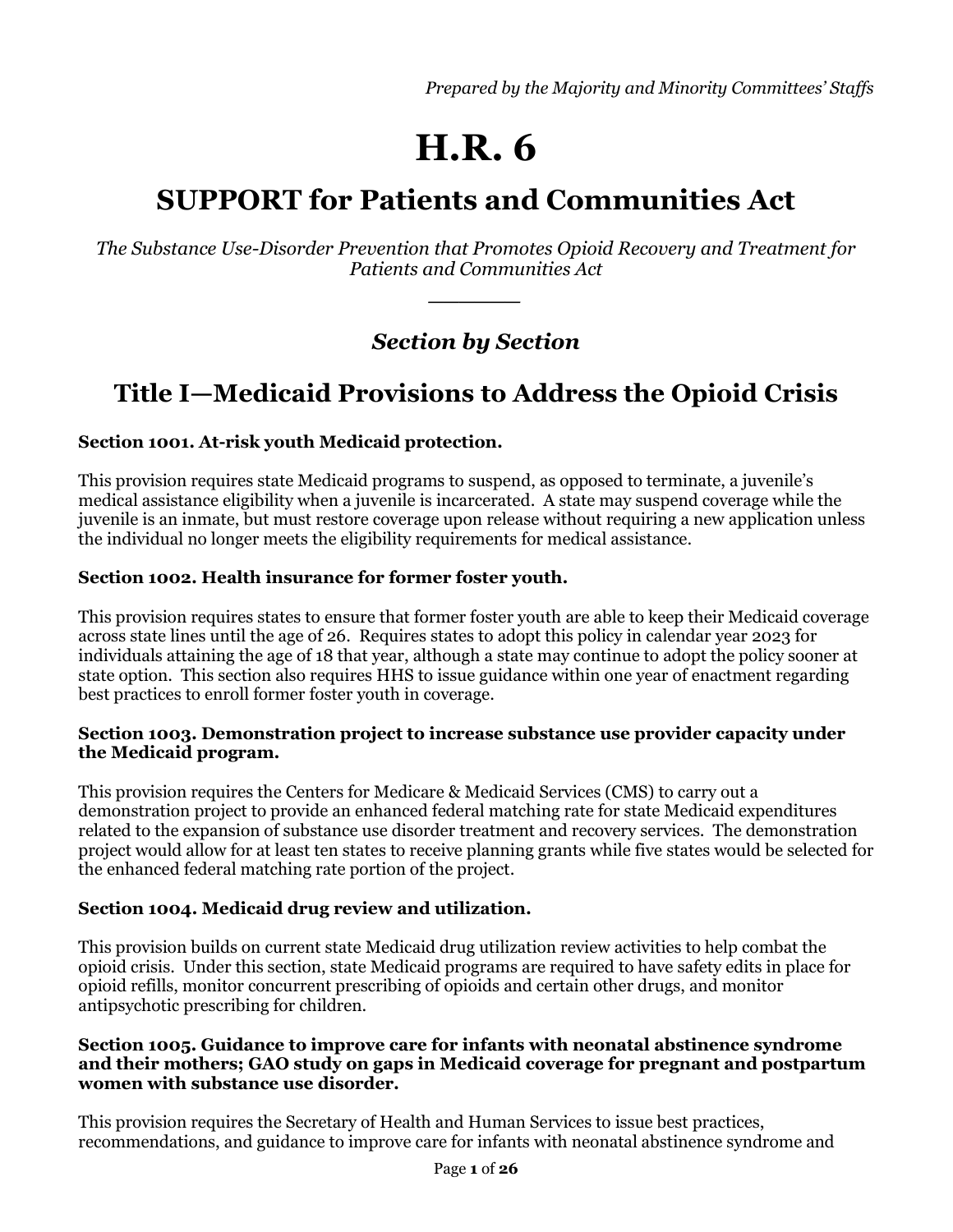their families. The section also requires the Comptroller General of the United States to conduct a study on gaps in Medicaid coverage for pregnant and postpartum women with substance use disorder.

# **Section 1006. Medicaid health homes for substance-use-disorder Medicaid enrollees.**

This provision extends the enhanced matching rate for qualified activities for Medicaid health homes targeted towards Medicaid beneficiaries with substance use disorders from eight quarters to 10 quarters. This incentive is targeted at new SUD health home activities. It also includes a requirement for state Medicaid programs to provide coverage for medication-assisted treatment.

# **Section 1007. Caring recovery for infants and babies.**

This provision clarifies states' ability under Medicaid to provide care for infants with neonatal abstinence syndrome in residential pediatric recovery centers, as well as those centers' option to provide counseling or other services to mothers or caretakers provided those services are otherwise covered.

# **Section 1008. Peer support enhancement and evaluation review.**

This provision directs the GAO to study and submit a report on how Medicaid covers peer support services, including: the types of services provided; payment models; states' experiences providing peer support services; and how states measure the extent to which peer support services improve costs and outcomes for beneficiaries.

# **Section 1009. Medicaid substance use disorder treatment via telehealth.**

This provision directs CMS to issue guidance to states on options for providing services via telehealth that address substance use disorders under Medicaid. Requires guidance to cover state options for federal reimbursement for substance use disorder services and treatment using telehealth including, services addressing high-risk individuals, provider education through a hub-and-spoke model, and options for providing telehealth services to students in school-based health centers. This section also directs GAO to evaluate children's access to Medicaid services to treat substance use disorders, including options to improve access through telehealth. Additionally, it directs CMS to issue a report to Congress identifying best practices and potential solutions to barriers to furnishing services to children via telehealth to compare services delivered via telehealth to in-person.

# **Section 1010. Enhancing patient access to non-opioid treatment options.**

This provision directs CMS to issue guidance on states' options for treating and managing beneficiaries' pain through non-opioid pain treatment and management options under Medicaid.

# **Section 1011. Assessing barriers to opioid use disorder treatment.**

This provision directs GAO to analyze and issue a report to Congress on the barriers to access to substance use disorder treatment medications under various drug distribution models, such as buy-andbill, as well as addressing options for state Medicaid programs to reduce or remove such barriers. GAO is directed to make recommendations, as appropriate.

# **Section 1012. Help for moms and babies.**

This provision modifies the "IMD exclusion" for pregnant and postpartum women to address a subset of the prohibition on Medicaid from paying for otherwise coverable Medicaid services for certain adults while in institutions for mental disease (IMD). Modifies Section 1905(a) of the Social Security Act to ensure that pregnant and postpartum women receiving care for substance use disorders in an IMD can continue to receive other Medicaid-covered care outside of the IMD, such as prenatal services.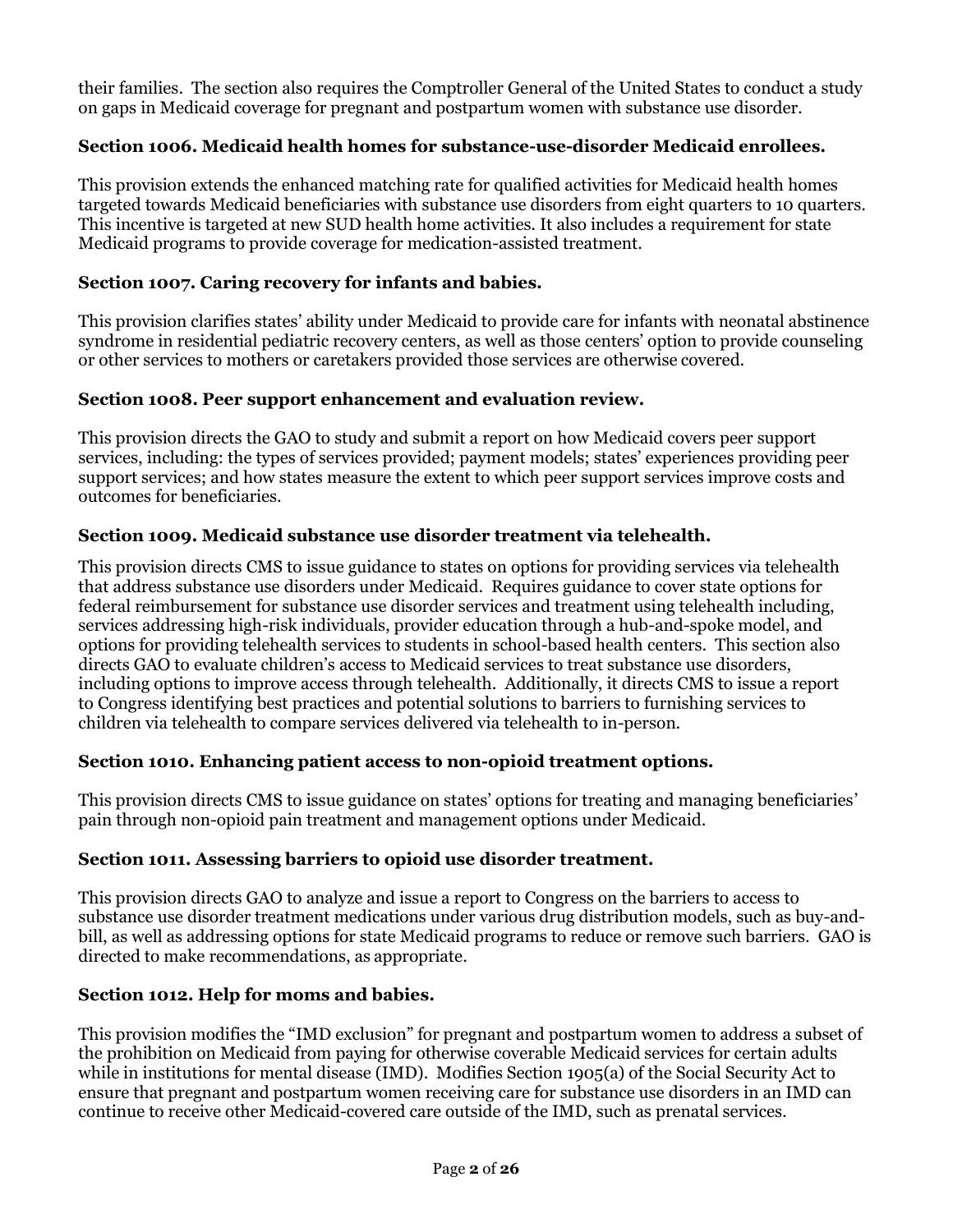# **Section 1013. Securing flexibility to treat substance use disorders.**

This provision clarifies flexibilities around Medicaid's IMD exclusion where, in some cases, managed care plans may provide alternative services in lieu of other services that are not permitted under the state plan. Codifies regulations permitting managed care plans to cover treatment in an IMD for a certain number of days in a month in lieu of other types of services.

# **Section 1014. MACPAC study and report on MAT utilization controls under State Medicaid programs.**

This provision directs the Medicaid and CHIP Payment and Access Commission (MACPAC) to conduct a study on utilization management controls applied to medication-assisted treatment options in both feefor-service and managed care Medicaid programs.

# **Section 1015. Opioid addiction treatment programs enhancement.**

This provision requires the Secretary to publish a data book detailing, for each state, statistics on the prevalence and treatment of substance abuse disorder among Medicaid beneficiaries, including beneficiaries receiving treatment under fee-for-service and managed care arrangements. Requires the data book to be issued within one year and use data from the Transformed Medicaid Statistical Information System (T-MSIS). Requires HHS to make T-MSIS data available to researchers in the same manner in which precursor data had been made available in the past, including relevant privacy and security protections.

# **Section 1016. Better data sharing to combat the opioid crisis.**

This provision clarifies states' ability to access and share data from prescription drug monitoring program databases, consistent with the parameters established in state law, including with providers and managed care entities, and in adherence to applicable security and privacy protections and laws.

#### **Section 1017. Report on innovative State initiatives and strategies to provide housingrelated services and supports to individuals struggling with substance use disorders under Medicaid.**

This provision directs HHS to issue a report on innovative state initiatives and covered housing-related services that state Medicaid programs may use to provide supports to Medicaid enrollees with substance use disorders who are experiencing homelessness or are at risk of homelessness.

#### **Section 1018. Technical assistance and support for innovative State strategies to provide housing-related supports under Medicaid**.

This provision directs HHS to provide technical assistance to states to develop and coordinate housingrelated supports and services under Medicaid, either through state plans or waivers, and care coordination services, for Medicaid enrollees with substance use disorders.

# **Title II—Medicare Provisions to Address the Opioid Crisis**

# **Section 2001. Expanding the use of telehealth services for the treatment of opioid use disorder and other substance use disorders.**

This provision expands the use of telehealth services by eliminating certain statutory originating site requirements for telehealth services furnished to Medicare beneficiaries for the treatment of substance use disorders and co-occurring mental health disorders, beginning July 1, 2019. It would allow payment for those services furnished via telehealth at originating sites, including a beneficiary's home, regardless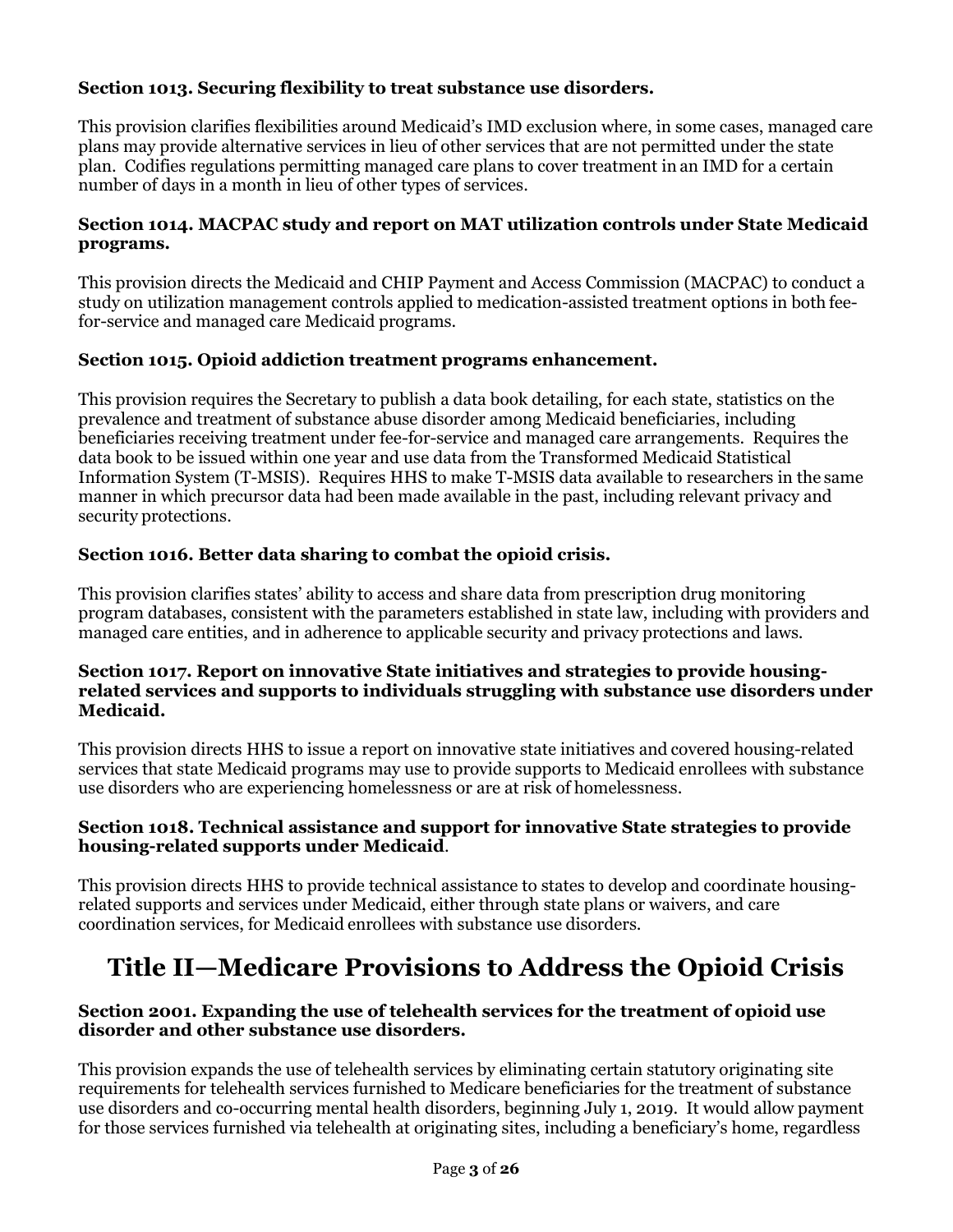of geographic location. A separate facility fee would not be provided if the originating site is the beneficiary's home.

# **Section 2002. Comprehensive screenings for seniors.**

This provision increases screening for opioid use disorder and other substance use disorders among Medicare beneficiaries, during Medicare wellness and preventive care visits, facilitating early detection and treatment. It would require that the Medicare Initial Preventive Physical Examination (also known as the "Welcome to Medicare" visit) and annual wellness visits include a review of the beneficiary's current opioid prescriptions and screening for potential substance use disorders, including a referral for treatment as appropriate.

# **Section 2003. Every prescription conveyed securely.**

This provision deters prescription fraud and the diversion of opioids through the use of e-prescribing for opioids. Prescriptions for a Schedule II, III, IV, or V Controlled Substance covered under a Part D prescription drug plan or Medicare Advantage Prescription Drug Plan (MA-PD) are required to be transmitted in accordance with an electronic prescription drug program starting by January 1, 2021. The Secretary may waive this requirement in certain defined cases, such as reasonable technological limitations. It requires the Drug Enforcement Administration to update its regulations pertaining to how prescribers authenticate prescriptions using biometrics to keep up with changing technology.

#### **Section 2004. Requiring prescription drug plan sponsors under Medicare to establish drug management programs for at-risk beneficiaries.**

This provision accelerates the development and use of drug management programs for at-risk beneficiaries within the Medicare program by mandating that all prescription drug plans use such a program by plan year 2022. Using a drug management programs for at-risk beneficiaries is currently voluntary.

#### **Section 2005. Medicare coverage of certain services furnished by opioid treatment programs.**

This provision expands Medicare coverage to include Opioid Treatment Programs (OTPs) for the purposes of delivering Medication-Assisted Treatment (MAT) to expand access to treatment options for Medicare beneficiaries. Currently, OTPs are not recognized as Medicare providers, meaning that beneficiaries receiving MAT at OTPs for their opioid use disorders must pay out-of-pocket. In 13 states, the highest rate of opioid-related inpatient stays is among the over 65 population. Under the provision Medicare will pay the outpatient OTPs through bundled payments made for wholistic services, including necessary medications, counseling, and testing.

#### **Section 2006. Encouraging appropriate prescribing under Medicare for victims of opioid overdose.**

This provision requires that CMS identify beneficiaries enrolled in Medicare Part D with a history of opioid-related overdose and include them in the definition of beneficiaries potentially at-risk for prescription drug abuse under the Part D Drug Management Program.

#### **Section 2007. Automatic escalation to external review under a Medicare part D drug management program for at-risk beneficiaries.**

This provision requires that a beneficiary enrolled in Medicare Part D who is identified as potentially atrisk for prescription drug abuse (or who is subsequently identified as at-risk) can automatically escalate an appeal of such designation to an entity external to the prescription drug plan if the plan affirms its own decision at the initial appeal level.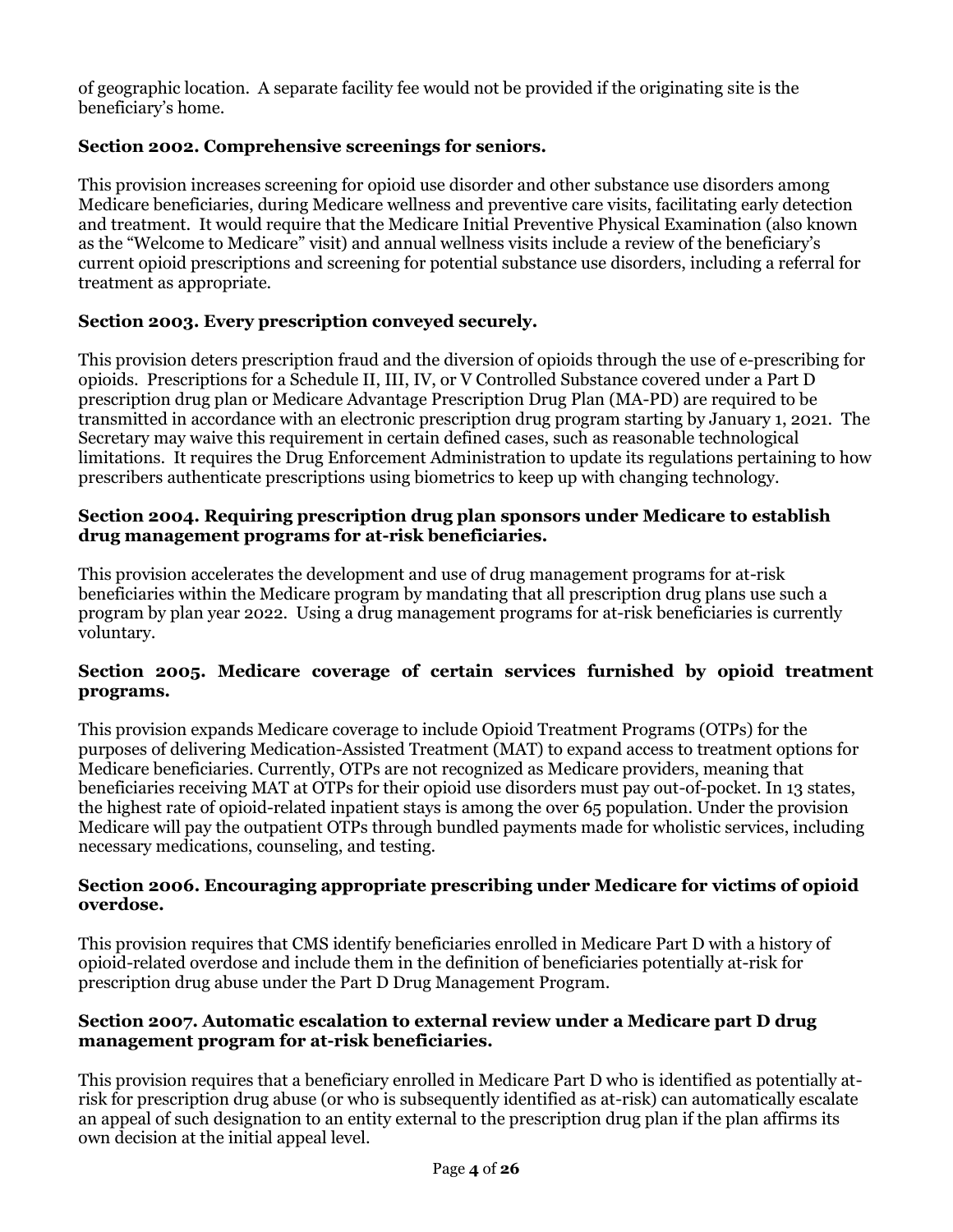#### **Section 2008. Suspension of payments by Medicare prescription drug plans and MA-PD plans pending investigations of credible allegations of fraud by pharmacies.**

This provision applies provisions of Section 1862(o) of the Social Security Act to permit a Prescription Drug Plan sponsor to suspend payments if there is a credible allegation of fraud. A plan is required to report suspensions to the Secretary.

# **Title III—FDA and Controlled Substance Provisions**

# *Subtitle A—FDA Provisions*

*Chapter 1—In General*

# **Section 3001. Clarifying FDA regulation of non-addictive pain products.**

This provision requires the Food and Drug Administration (FDA) to hold at least one public meeting to address the challenges and barriers of developing non-addictive medical products intended to treat pain or addiction, and issue new, or update existing, guidance documents. FDA guidance may include: clarifying how non-addictive medical products may qualify for expedited pathways, as well as how such products may appropriately use pain endpoints and how such endpoints will be evaluated across review divisions; describing how FDA will assess opioid sparing data for use in the labeling of non-addictive medical products that are as effective at controlling pain and able to reduce patient need of opioids to control pain; and addressing how FDA will consider misuse and abuse of a drug when weighing the risks and benefits of such product.

# **Section 3002. Evidence-based opioid analgesic prescribing guidelines and report.**

This provision requires FDA to develop evidence-based opioid analgesic prescribing guidelines for the indication-specific treatment of acute pain where such guidelines do not exist. FDA will consult with public stakeholders, and other relevant federal agencies in developing such guidelines, and report on how the agency will use the guidelines to protect public health. Additionally, the FDA Commissioner is required to publish a clear statement of intent to accompany the guidelines stating that such guidelines are intended to inform clinical decisions by prescribers and patients and are not intended to restrict, limit, delay or deny coverage or access by individual health care professionals.

*Chapter 2—Stop Counterfeit Drugs By Regulating and Enhancing Enforcement Now*

# **Section 3012. Notification, non-distribution, and recall of controlled substances.**

This provision gives the Secretary authority to issue an order requiring manufacturers, importers, distributors, or pharmacists to cease distribution of a controlled substance if the Secretary determines there is reasonable probability such controlled substance would cause serious adverse health consequences or death. The party subject to the order is entitled to an informal hearing after an order to cease distribution is issued to determine whether adequate evidence exists to require a recall, and if so, the actions required following an order to recall, including notification of appropriate persons affected. The Secretary is required to conduct a risk assessment to determine if recalling a controlled substance presents a greater health risk than not recalling the controlled substance. Additionally, this provision authorizes the Secretary to refuse admission into the US if a controlled substance is under a recall order.

#### **Section 3013. Single source pattern of imported illegal drugs.**

Under this provision, if the Secretary determines that a manufacturer, distributor, or importer who has been debarred as a result of a pattern of importing or offering to import illegal controlled substances,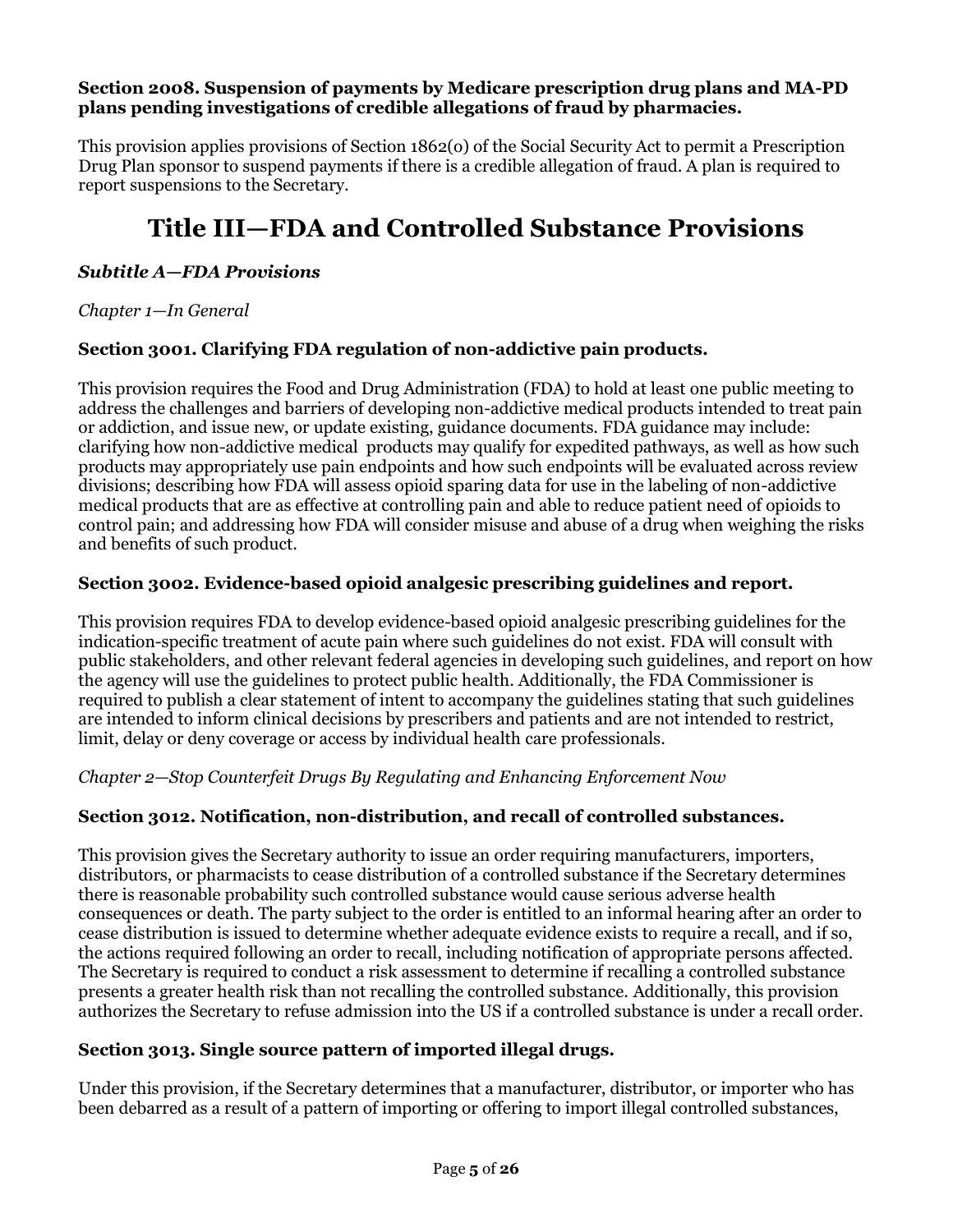then the Secretary may issue an order determining all drugs offered for import from such persons are adulterated or misbranded.

# **Section 3014. Strengthening FDA and CBP coordination and capacity.**

This provision will help to improve detection and response to illegal controlled substances and drug imports by strengthening coordination between FDA and the U.S. Customs and Border Protection (CBP), including through a memorandum of understanding between such agencies. This section authorizes activities to improve facilities, technologies such as controlled substance detection and testing equipment, and inspection capacity, and improve coordination and response to illegal controlled substances and drug imports, including at sites of import. The Secretary of (HHS), in consultation with the Secretary of Homeland Security and the Post-Master General of the United States Postal Service, shall report to Congress within 6 months on the implementation of such actions.

*Chapter 3 – Stop Illicit Drug Importation*

# **Section 3022. Restricting entrance of illegal drugs.**

This provision requires the FDA Commissioner to develop and periodically update a mutually-agreed upon list of controlled substances that the Secretary will refer to CBP when such substances are offered for import through international mail and appear to violate applicable laws. Not later than 9 months after the enactment of this bill, the FDA Commissioner and Secretary of Homeland Security shall report to Congress on the implementation of this agreement. Authorizes FDA to debar a person from importing an FDA-regulated product into the US if they have been convicted of a felony related to importation of illegal drugs or controlled substances. Additionally, this provision clarifies when FDA will treat certain illicit articles that are being imported or offered for import as drugs.

*Chapter 4 – Securing Opioids and Unused Narcotics With Deliberate Disposal and Packaging*

# **Section 3032. Safety-enhancing packaging and disposal features.**

This provision clarifies FDA's authority to require drug manufacturers to package certain opioids to allow for a set treatment duration, for example, a blister pack with a 3 or 7-day supply and takes into consideration patients with functional limitations. This provision also clarifies FDA's authorities to require manufacturers to give patients safe options to dispose of unused opioids, such as safe disposal packaging or safe disposal systems for purposes of rendering unused drugs non-retrievable. Additionally, this provision requires a report by the Government Accountability Office (GAO) on the effectiveness of site-of-use, in-home controlled substance disposal products and packaging technologies, reference standards with respect to controlled substance disposal products and packaging technologies, and any recommendations for improvement including federal oversight and methods to ensure effectiveness of such products and technologies.

# *Chapter 5 – Post-Approval Study Requirements*

# **Section 3041. Clarifying FDA postmarket authorities.**

This provision clarifies FDA's post-market authorities for drugs, such as opioids, which may have reduced efficacy over time, by modifying the definition of an adverse drug experience to include such situations. This provision also authorizes new information related to reduced effectiveness to be included in the requirements for additional studies of a drug that the Secretary determines should be included in the label. Requires FDA to issue guidance regarding postmarket studies or clinical trials with respect to the potential reduction in effectiveness, and how FDA may apply requirements related to new safety or effectiveness information related to the use of controlled substances for pain treatment.

# *Subtitle B – Controlled Substances Provisions*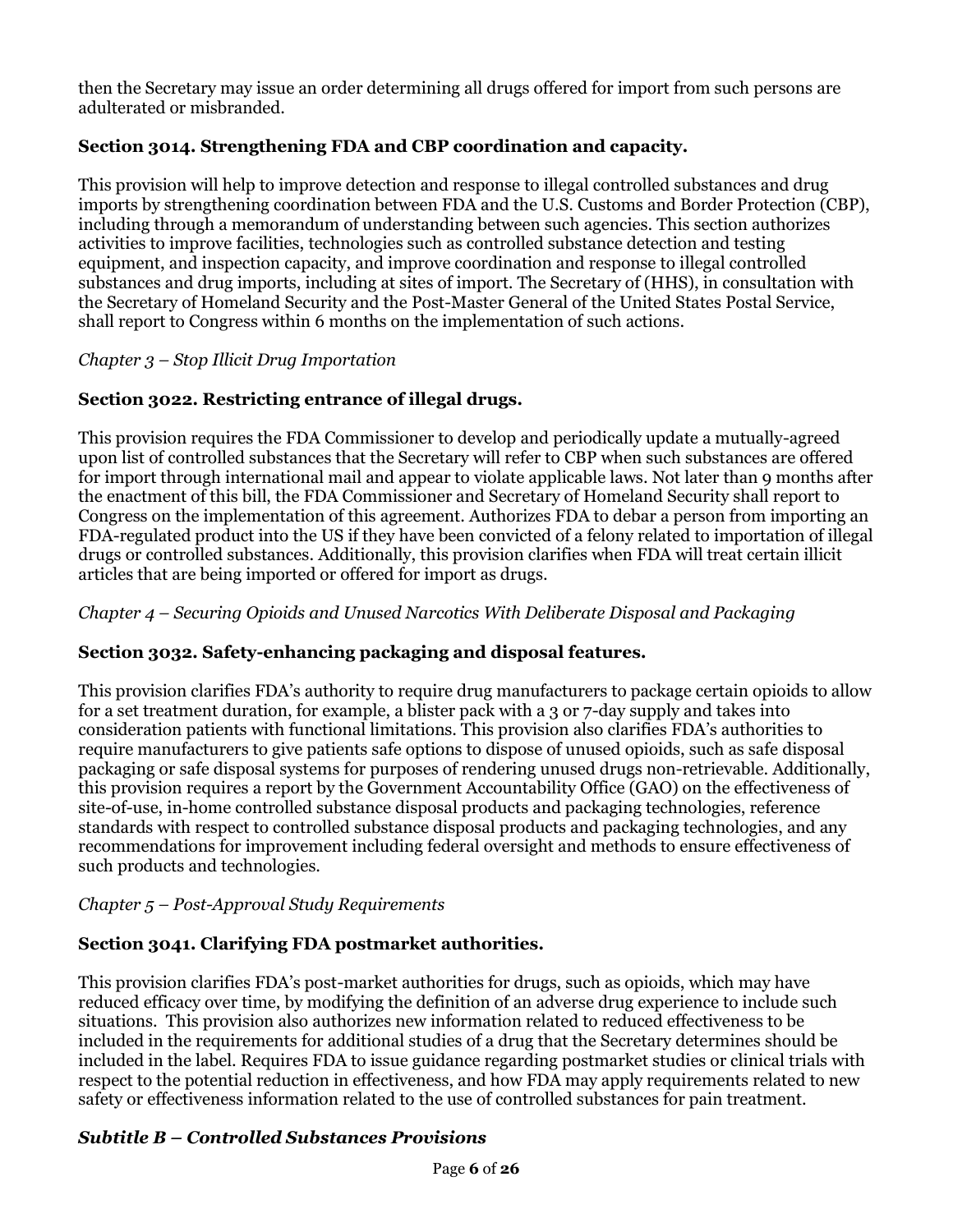# **Section 3201. Allowing for more flexibility with respect to medication-assisted treatment for opioid use disorders.**

This provision will increase the number of waivered health care providers that can prescribe or dispense medication-assisted treatment (MAT)by authorizing clinical nurse specialists, certified nurse midwives, and certified registered nurse anesthetists to prescribe MAT for five years. It also makes permanent the prescribing authority for physician assistants and nurse practitioners and allows waivered practitioners to immediately treat 100 patients at a time if the practitioner is board certified in addiction medicine or addiction psychiatry; or if the practitioner provides MAT in a qualified practice setting. This provision codifies the ability for qualified physicians to prescribe MAT for up to 275 patients. The Secretary of HHS, in consultation with the Drug Enforcement Administration, will be required to submit a report that assesses the care provided by physicians treating over 100 patients and non-physician practitioners treating over 30 patients.

# **Section 3202. Medication-assisted treatment for recovery from substance use disorder.**

This provision ensures physicians who have recently graduated in good standing from an accredited school of allopathic or osteopathic medicine, and who meet the other training requirements to prescribe MAT, to obtain a waiver to prescribe MAT.

# **Section 3203. Grants to enhance access to substance use disorder treatment.**

This provision authorizes grants to support the development of curriculum that will help health care practitioners obtain a waiver to prescribe MAT.

# **Section 3204. Delivery of a controlled substance by a pharmacy to be administered by injection or implantation.**

This provision updates Federal law to allow for implantable or injectable controlled substances for the purposes of maintenance or detoxification treatment to be delivered by a pharmacy to an administering practitioner while maintaining proper controls, such as storage and record keeping.

#### *Chapter 2 – Empowering Pharmacists In the Fight Against Opioid Abuse*

#### **Section 3212. Programs and materials for training on certain circumstances under which a pharmacist may decline to fill a prescription.**

This provision directs the Department of Health and Human Services (HHS) to help develop and disseminate materials, clarifying the circumstances of when pharmacists may decline to fill controlled substance prescriptions, such as when they suspect the prescriptions are fraudulent, forged, or of doubtful, questionable, or suspicious origin.

#### *Chapter 3 – Safe Disposal of Unused Medication*

# **Section 3222. Disposal of controlled substances of a hospice patient by employees of a qualified hospice program.**

This provision will help reduce the number of unused controlled substances at risk of diversion or misuse by allowing qualified hospice employees to safely dispose of these medications on site after the death of a patient, or when the controlled substance is expired or no longer needed because the hospice patient's plan of care has been modified.

# **Section 3223. GAO study and report on hospice safe drug management.**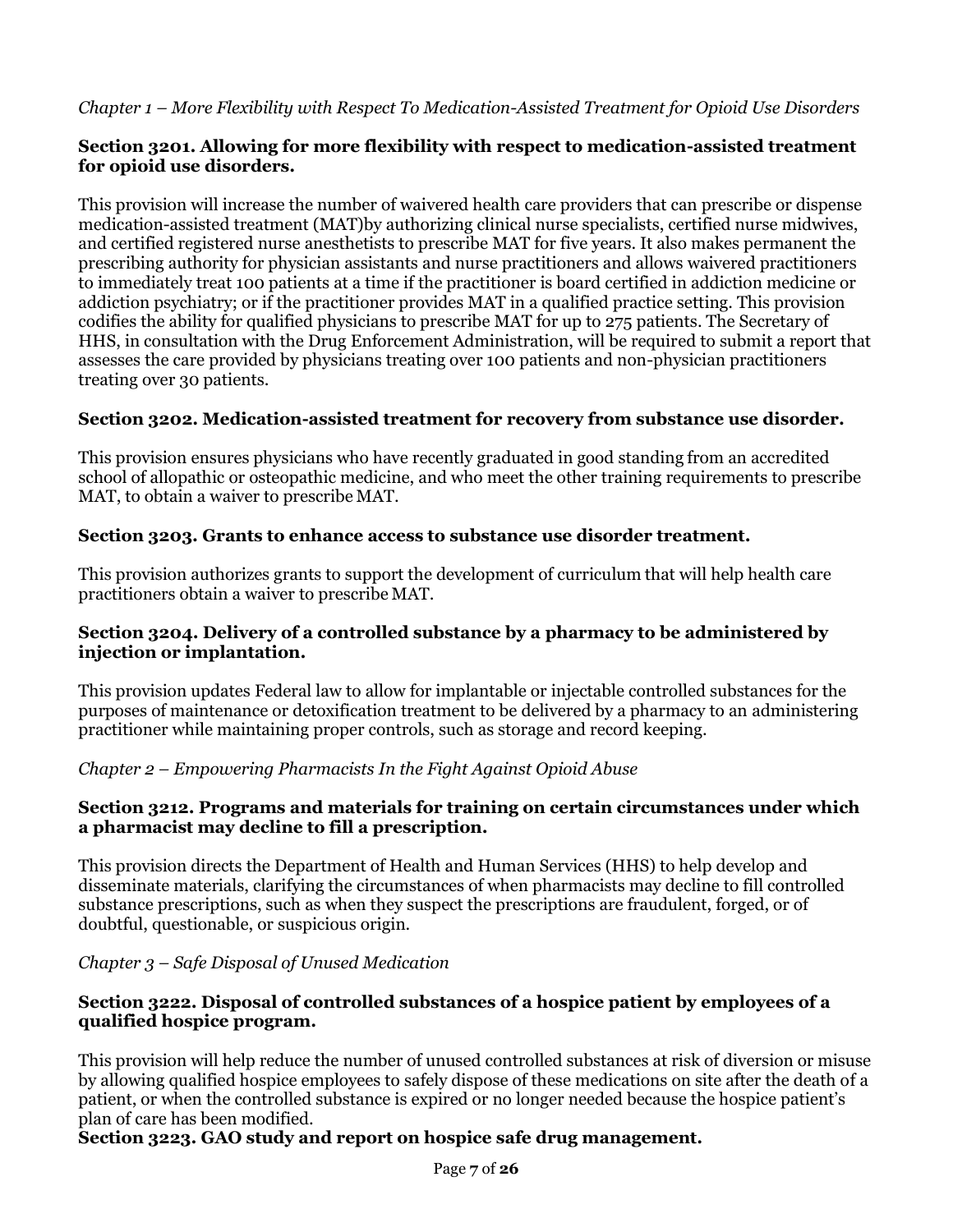This provision requires GAO to conduct a study and report within 18 months on hospice programs' written policies and procedures on the management and disposal of controlled substances in the home of an individual, as well as any challenges that hospice programs face regarding the disposal of controlled substances.

# *Chapter 4 – Special Registration for Telemedicine Clarification*

# **Section 3232. Regulations relating to special registration for telemedicine.**

Federal law permits the Attorney General to issue a special registration to health care providers to prescribe controlled substances via telemedicine in legitimate emergency situations, such as a lack of access to an in-person specialist. Unfortunately, the waiver process has never been implemented through regulation, and some patients do not have the emergency access they need to treatment. This provision directs the Attorney General, with the Secretary of Health and Human Services, to issue final regulations within one year of enactment.

# *Chapter 5 – Synthetic Abuse and Labeling of Toxic Substances*

# **Section 3241. Controlled substance analogues.**

This provision will amend the Controlled Substances Act to set forth factors that may be considered as evidence to determine whether a controlled substance analogue is intended for human consumption. (Under current law, a controlled substance analogue that is intended for human consumption is treated as a schedule I controlled substance. A schedule I controlled substance is a drug, substance, or chemical that: has a high potential for abuse; has no currently accepted medical value; and is subject to regulatory controls and administrative, civil, and criminal penalties under the Controlled Substances Act.) *Chapter 6 – Access to Increased Drug Disposal*

#### **Section 3251 - 3260. Access to Increased Drug Disposal.**

These provisions allow the Attorney General to award grants to five states to increase participation of eligible collectors as authorized collectors for drug-disposal programs. They also outline the requirements that a state must meet when submitting an application for a grant and limit the use of the grant that a state receives to the costs associated with drug disposal participation.

#### *Chapter 7 — Using Data to Prevent Opioid Diversion*

# **Section 3271 - 3274. Using Data to Prevent Opioid Diversion.**

These provisions increase transparency in use of the Automated Reports and Consolidated Ordering System (ARCOS) by providing drug manufacturers and distributors with access to anonymized information through ARCOS to help drug manufacturers and distributors identify, report, and stop suspicious orders of opioids, which will in turn reduce diversion rates. The provisions further mandate that DEA share information with regulatory, licensing, attorneys general and law enforcement agencies of states on a semi-annual basis related to amounts, outliers, and trends of distributor and pharmacy registrants. The provisions also establish civil and criminal fines for drug manufacturers and distributors who fail to consider the ARCOS data when determining whether an order for opioids is suspicious and increases civil and criminal penalties for drug manufacturers and distributors who fail to report suspicious orders and keep accurate records.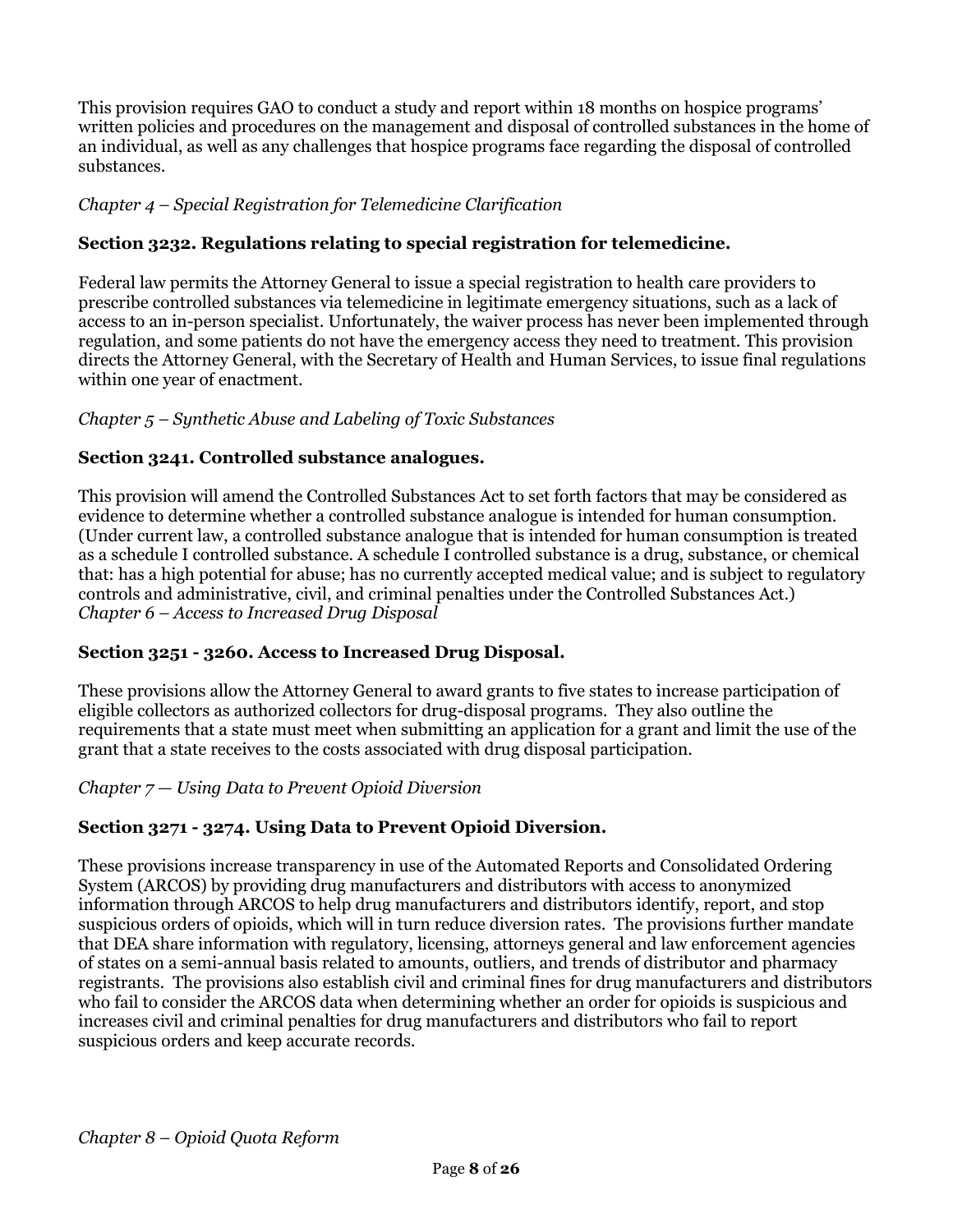# **Section 3281 - 3282. Opioid Quota Reform.**

These provisions establish mandatory factors for DEA to consider when setting annual opioid quotas, including diversion, abuse, overdose deaths, and public health impacts. It requires DEA to explain public health benefits if DEA approves any increase in annual opioid quota.

#### *Chapter 9 – Preventing Drug Diversion*

#### **Section 3291 - 3292. Preventing Drug Diversion.**

These provisions require registrants to design systems to identify and report suspicious orders of opioids. They also require DEA to establish a database for the collection of all suspicious orders reported by all registrants, and to share suspicious order information with the States.

# **Title IV—Offsets**

#### **Section 4001. Promoting value in Medicaid managed care.**

This provision provides an incentive for states voluntarily adopting a medical loss ratio (MLR) requirement for their Medicaid managed care organizations (MCOs) of 85 percent. Under current CMS regulations, if a state chooses to require a MLR for Medicaid MCOs, the regulations state that it must be set at least at 85 percent. Because Medicaid is paid jointly by the state and federal government, the remittances are shared with the federal government at a state's applicable FMAP. This provision incentivizes states to adopt an MLR of 85 percent by allowing them, for a period of time, to keep a larger share of the remittances states collect from MCOs than under current law furthering program efficiencies.

#### **Section 4002. Requiring reporting by group health plans of prescription drug coverage information for purposes of identifying primary payer situations under the Medicare program.**

This provision extends mandatory reporting requirements to include prescription drug coverage in order to better coordinate benefits related to Medicare Part D. Although health plans offered by employers and unions are required by Medicare secondary payer-related law to report enrollment information on certain active employees, there is no requirement for other group health plans that offer a prescription drug benefit to report their plan enrollees with drug coverage to HHS or the Part D plan sponsors. Starting in 2020, this extension ensures that all prescription drug coverage provided by group health plans that is primary to Medicare coverage is communicated to HHS and to Part D sponsors, thereby permitting sponsors to comply with the statutory Medicare secondary payer requirements.

# **Title V—Other Medicaid Provisions**

#### *Subtitle A – Mandatory Reporting With Respect to Adult Behavioral Health Measures*

#### **Section 5001. Mandatory reporting with respect to adult behavioral health measures.**

This provision would amend title XI of the Social Security Act to require state Medicaid programs to report on the behavioral health measures that are included in CMS' Core Set of Adult Health Care Quality Measures for Medicaid.

#### *Subtitle B – Medicaid IMD Additional Info*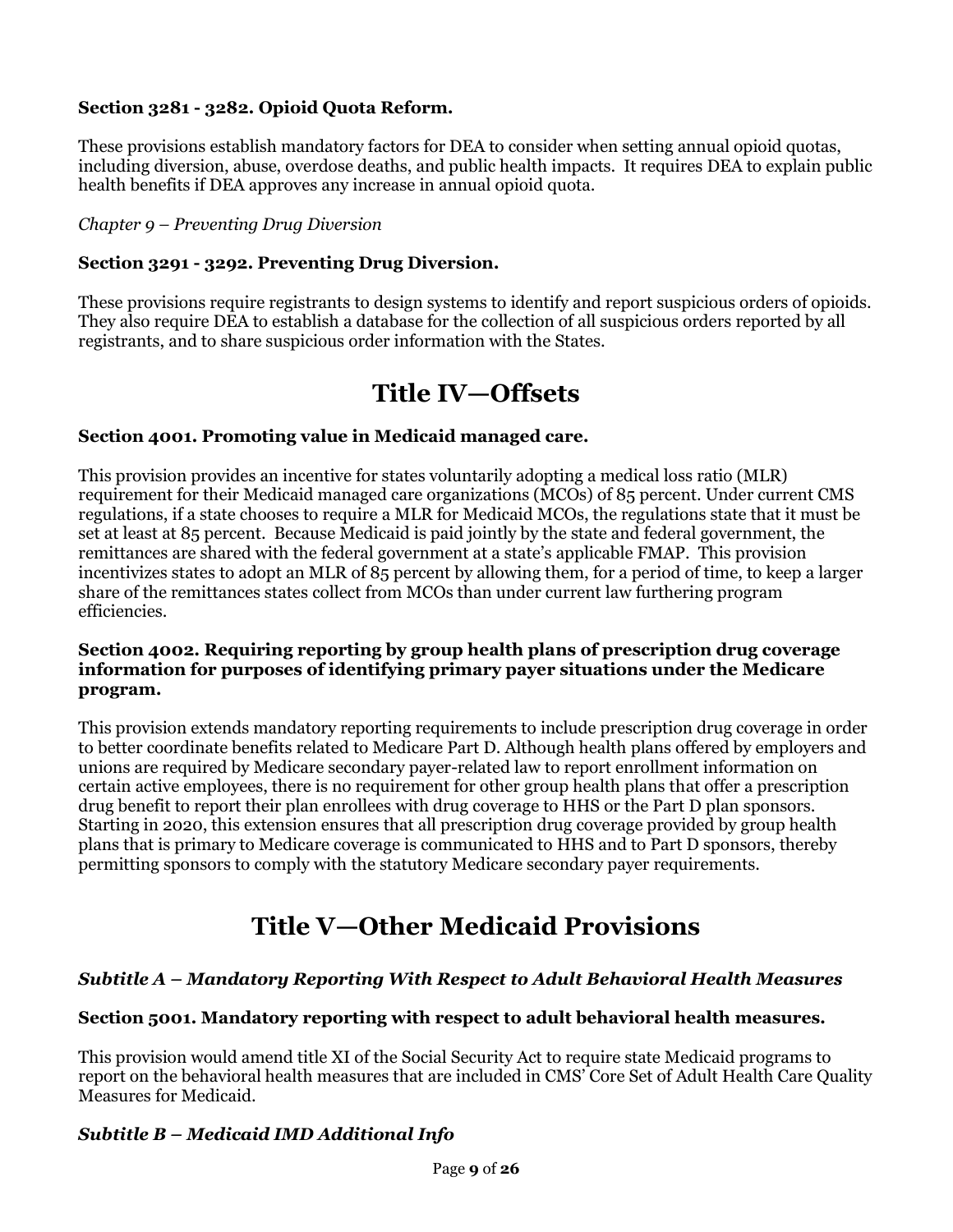#### **Section 5012. MACPAC exploratory study and report on institutions for mental diseases requirements and practices under Medicaid.**

These provisions direct the Medicaid and CHIP Payment and Access Commission (MACPAC) to conduct a study on institutions for mental disease (IMD) that receive Medicaid reimbursement. The study is directed to report on the requirements and standards that state Medicaid programs have for IMDs. MACPAC, considering input from stakeholders, is instructed to summarize the findings and if appropriate, make recommendations on improvements and best practices and data collection. The report would be due no later than January 2020.

# *Subtitle C – CHIP Mental Health and Substance Use Disorder Parity*

#### **Section 5022. Ensuring access to mental health and substance use disorder services for children and pregnant women under the Children's Health Insurance Program.**

These provisions require state Children's Health Insurance Programs (CHIP) to cover mental health benefits, including substance use disorder services for eligible pregnant women and children. In addition, states would not be allowed to impose financial or utilization limits on mental health treatment that are lower than limits placed on physical health treatment.

# *Subtitle D – Medicaid Reentry*

#### **Section 5032. Promoting State innovations to ease transitions integration to the community for certain individuals.**

These provisions require the Secretary of the Department of Health and Human Services (HHS) to convene a stakeholder group to produce a report of best practices for states to consider in health care related transitions for inmates of public institutions.

#### *Subtitle E – Medicaid Partnership*

#### **Section 5042. Medicaid providers are required to note experiences in record systems to help in-need patients.**

These provisions require Medicaid providers to check relevant prescription drug monitoring programs (PDMPs) before prescribing a Schedule II controlled substance. The policy also encourages Medicaid providers to integrate PDMP usage into a Medicaid provider's clinical workflow and establishes standard criteria that a PDMP must meet to be counted as a qualified PDMP. Finally, sections 5041 and 5042 require state Medicaid programs to report to CMS on PDMP data and information.

#### *Subtitle F – IMD CARE Act*

#### **Section 5052. State option to provide Medicaid coverage for certain individuals with substance use disorders who are patients in certain institutions for mental diseases.**

These provisions provide state Medicaid programs with the option to cover care in certain Institutions for Mental Diseases (IMD), which may be otherwise non-federally-reimbursable under the IMD exclusion, for Medicaid beneficiaries aged 21 to 64 with a substance use disorder for fiscal years 2019 to 2023. By allowing for payment in IMD's for eligible individuals, state Medicaid programs may receive federal reimbursement for up to 30 total days of care in an IMD during a 12-month period for eligible individuals. In order to qualify for the state option, state Medicaid programs must meet certain requirements including covering certain outpatient and inpatient levels of care, maintaining certain state spending requirements, and abiding by other reporting and notification rules. Nothing in the provision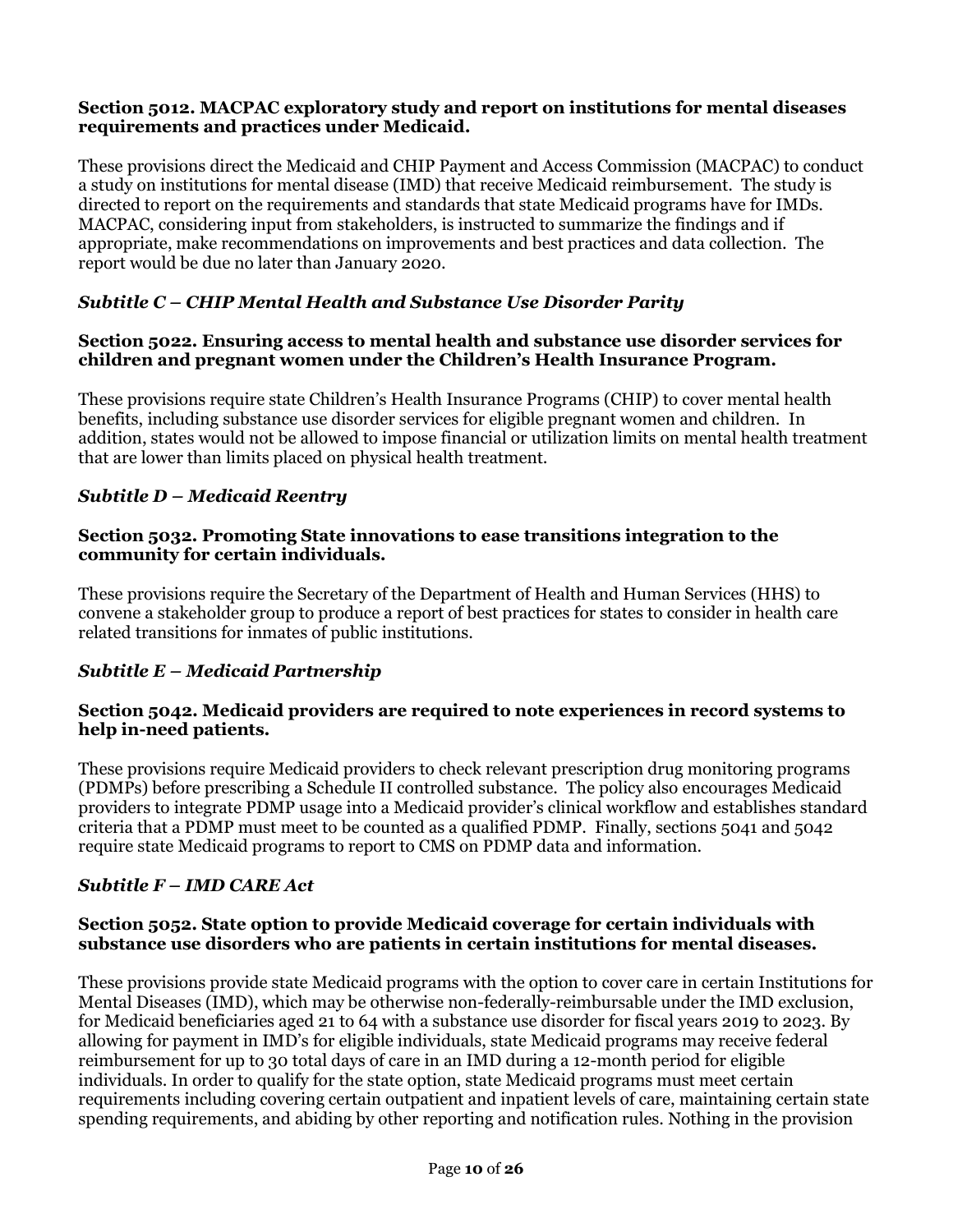would otherwise prevent a state from conducting or pursuing an approved section 1115 demonstration project to improve access to and quality of substance use disorder treatment for eligible populations.

# **Title VI—Other Medicare Provisions**

#### *Subtitle A – Testing of Incentive Payments for Behavioral Health Providers for Adoption and Use of Certified Electronic Health Record Technology*

#### **Section 6001. Testing of incentive payments for behavioral health providers for adoption and use of certified electronic health record technology.**

This provision promotes the testing of incentive payments for behavioral health providers for adoption and use of certified electronic health record technology through the Center for Medicare and Medicaid Innovation (CMMI).

# *Subtitle B – Abuse Deterrent Access*

#### **Section 6012. Study on abuse-deterrent opioid formulations access barriers under Medicare.**

This provision requires the Secretary of HHS to conduct a study and submit to Congress a report on: (1) the adequacy of access to abuse-deterrent opioid formulations and (2) the effectiveness of abuse deterrent opioid formulations in preventing opioid abuse or misuse.

# *Subtitle C – Medicare Opioid Safety Education*

# **Section 6021. Medicare opioid safety education.**

This provision requires that the annual Medicare & You handbook for Medicare beneficiaries include references to educational resources on opioid use and pain management; a description of categories of alternative, non-opioid pain management treatments covered by Medicare; and a suggestion that beneficiaries talk to their physicians about opioid use and pain management.

#### **Section 6032. Action plan on recommendations for changes under Medicare and Medicaid to prevent opioids addictions and enhance access to medication-assisted treatment.**

This provision establishes an action plan, including studies, HHS-authored reports to Congress, and meetings with stakeholders, for the purpose of addressing the opioid crisis.

# *Subtitle E – Advancing High Quality Treatment for Opioid Use Disorders in Medicare*

#### **Section 6042. Opioid use disorder treatment demonstration program.**

This provision creates a demonstration project to increase access to comprehensive, evidence-based outpatient treatment for Medicare beneficiaries with opioid use disorders. The provision would require demonstration participants to provide both medication as well as psychosocial supports, care management, and treatment planning for opioid use disorders for eligible beneficiaries. The model also includes the development of measures to evaluate the quality and outcomes of treatment, and rewards participants for performance on such quality measures.

#### *Subtitle F – Responsible Education Achieves Care and Health Outcomes for User's Treatment*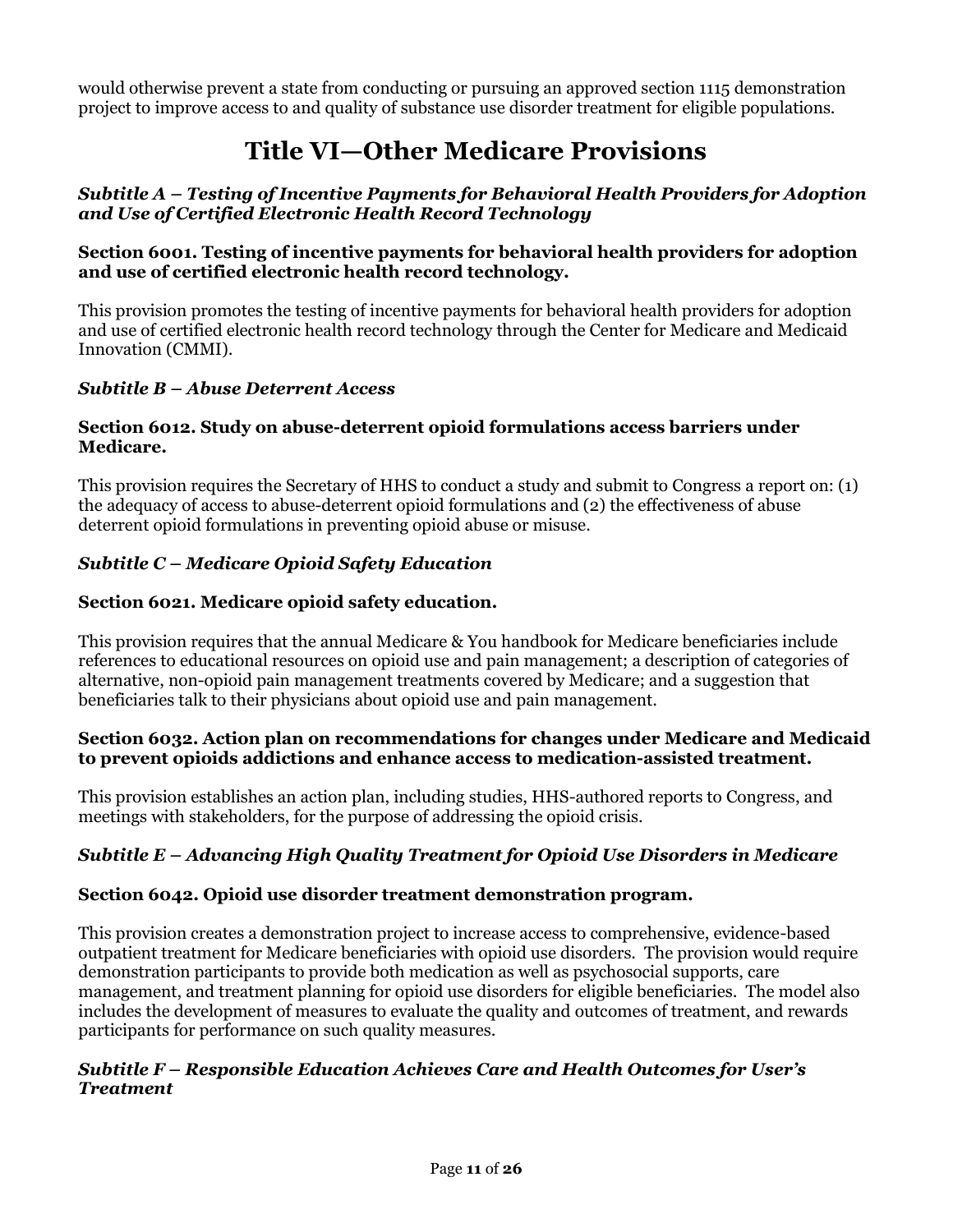# **Section 6052. Grants to provide technical assistance to outlier prescribers of opioids.**

This provision provides grants to eligible entities to provide outreach and education to outlier prescribers of opioids to reduce the amount of opioid prescriptions prescribed. This section makes available \$75 million from the Supplementary Medical Insurance Trust Fund for the purpose of such education.

### *Subtitle G – Preventing Addiction for Susceptible Seniors*

### **Section 6062. Electronic prior authorization for covered Part D drugs.**

This provision requires the Secretary of HHS to establish a standard, secure electronic prior authorization system no later than January 1, 2021. Fax, proprietary payer portals that do not meet standards defined by the Secretary, and electronic forms will not be treated as an electronic submission for the purpose of electronic prior authorization.

#### **Section 6063. Program integrity transparency measures under Medicare parts C and D.**

This provision requires the Secretary of HHS, no later than two years after the date of enactment, to establish a secure web portal that allows for secure communication between the Secretary, Part D and MA plans, and the Medicare Drug Integrity Contractor (MEDIC) regarding certain program integrity activities. Beginning on or after January 1, 2021, plans are required to submit to the Secretary information on investigations or other actions taken by such plans related to providers who inappropriately prescribe opioids.

#### **Section 6064. Expanding eligibility for medication therapy management programs under part D.**

This provision requires beneficiaries at risk for prescription drug abuse to be eligible for the Medication Therapy Management (MTM) Program beginning January 1, 2021.

#### **Section 6065. Commit to opioid medical prescriber accountability and safety for seniors.**

This provision requires the Secretary of HHS, no later than two years after the date of enactment, to annually notify prescribers that they have been identified as an outlier prescriber of opioids compared to other prescribers in their specialty and geographic area. The Secretary may exclude the following individuals and prescribers from the analysis: (1) individuals receiving hospice services; (2) individuals with a cancer diagnosis; and (3) prescribers who are subjects of an investigation by the Inspector General. The Secretary may expand notifications to concurrent prescriptions used in combination with opioids that are considered to have adverse side effects when used in such combination.

#### **Section 6066. No additional funds authorized.**

No additional funds are authorized to be appropriated to carry out the sections in Subtitle G.

#### *Subtitle H – Expanding Oversight of Opioid Prescribing and Payment*

#### **Section 6072. Medicare Payment Advisory Commission report on opioid payment, adverse incentives, and data under the Medicare program.**

This provision requires the Medicare Payment Advisory Commission to submit a report to Congress on: (1) how Medicare pays for opioid and non-opioid pain management treatments in inpatient and outpatient hospital settings; (2) current incentives for prescribing opioid and non-opioid treatments under Medicare inpatient and outpatient prospective payment systems, along with recommendations to address any identified adverse incentives; and (3) how opioid use data is currently tracked and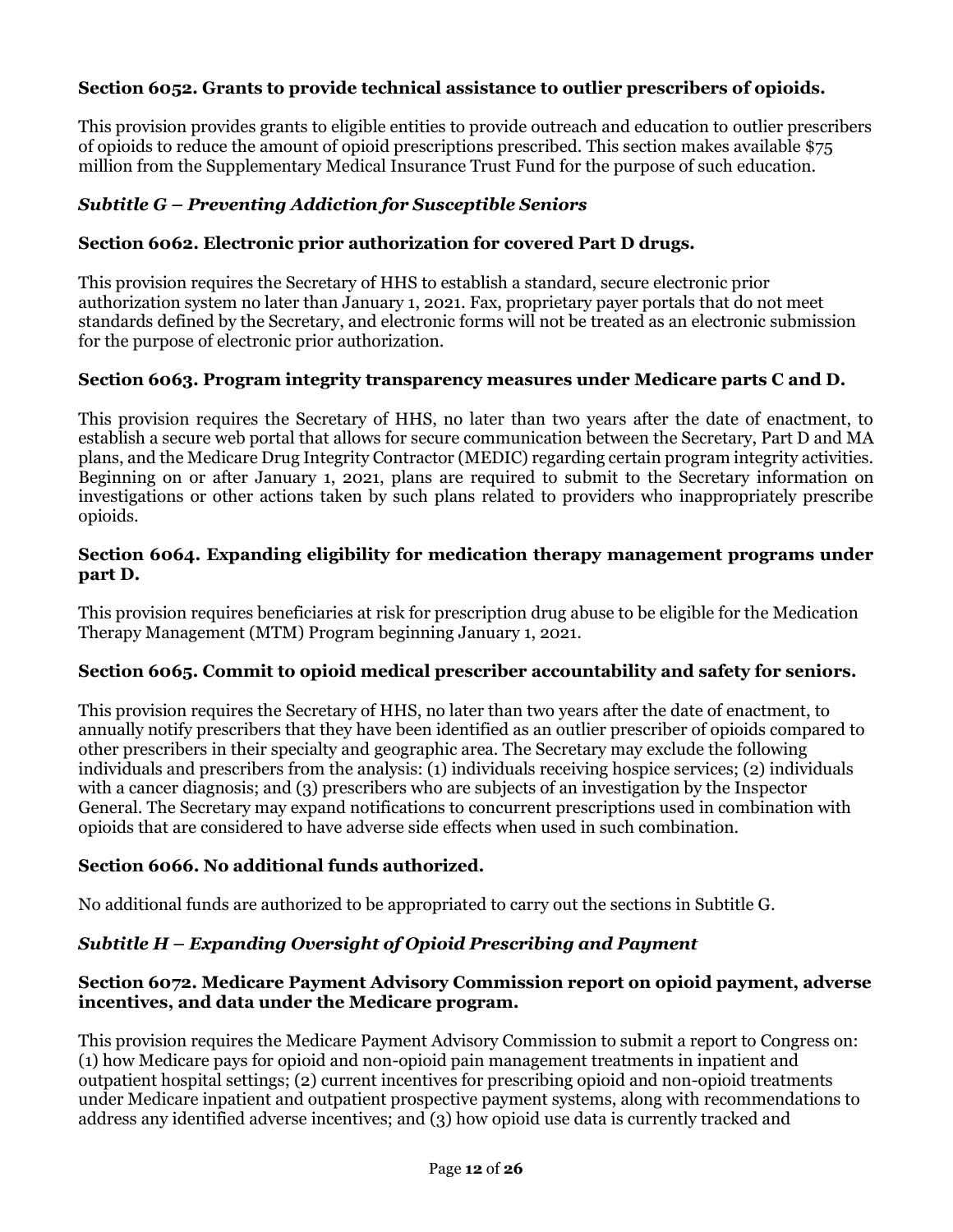monitored through Medicare claims data, while identifying any areas in which further data and methods are needed for improving data and understanding of opioid use.

# **Section 6073. No additional funds authorized.**

No additional funds are authorized to be appropriated to carry out the sections in Subtitle H.

# *Subtitle I – Dr. Todd Graham Pain Management, Treatment, and Recovery*

#### **Section 6082. Review and adjustment of payments under the Medicare outpatient prospective payment system to avoid financial incentives to use opioids instead of nonopioid alternative treatments.**

This provision requires the Secretary of HHS to review payments made through the Outpatient Prospective Payment System (OPPS) and payments to ambulatory surgery centers (ASCs) to ensure there are no financial incentives to use opioids instead of evidence-based non-opioid alternatives. If the Secretary identifies financial incentives to use opioids instead of evidence-based non-opioid alternatives, the Secretary will make revisions to OPPS and ASC payments through rulemaking. The Secretary may also review payments through a demonstration.

# **Section 6083. Expanding access under the Medicare program to addiction treatment in Federally qualified health centers and rural health clinics.**

This provision provides grants to Federally Qualified Health Centers (FQHCs) and Rural Health Clinics (RHCs) to help offset the cost of training providers to dispense medications for treatment of opioid use disorder.

# **Section 6084. Studying the availability of supplemental benefits designed to treat or prevent substance use disorders under Medicare Advantage plans.**

This provision directs the Secretary of HHS to evaluate the extent to which MA plans offer MAT and cover non-opioid alternative treatments, not otherwise covered under traditional Medicare, as part of a supplemental benefit. This section also directs the Secretary to evaluate potential barriers to these plans using their supplemental benefits to cover these types of services.

# **Section 6085. Clinical psychologist services models under the Center for Medicare and Medicaid Innovation; GAO study and report.**

This provision directs the Secretary, under CMMI, to educate patients on the availability of psychologist services and explore the use of hotlines to reduce unnecessary hospitalizations in Medicare. It also mandates the Comptroller General of the United States to issue a report on mental and behavioral health under the Medicare program with information about services offered by psychiatrists, clinical psychologists, and other professionals.

# **Section 6086. Dr. Todd Graham pain management study.**

This provision requires the Secretary of HHS, in consultation with relevant stakeholders, to submit a report to Congress on how to improve reimbursement and coverage for multi-disciplinary, evidencebased non-opioid chronic pain management. The report also includes options for improving treatment strategies and case management for various high-risk patient populations and options for improving and disseminating pain management education tools. This report is due no later than one year after the date of enactment of this Act.

# *Subtitle J – Combating Opioid Abuse for Care in Hospitals*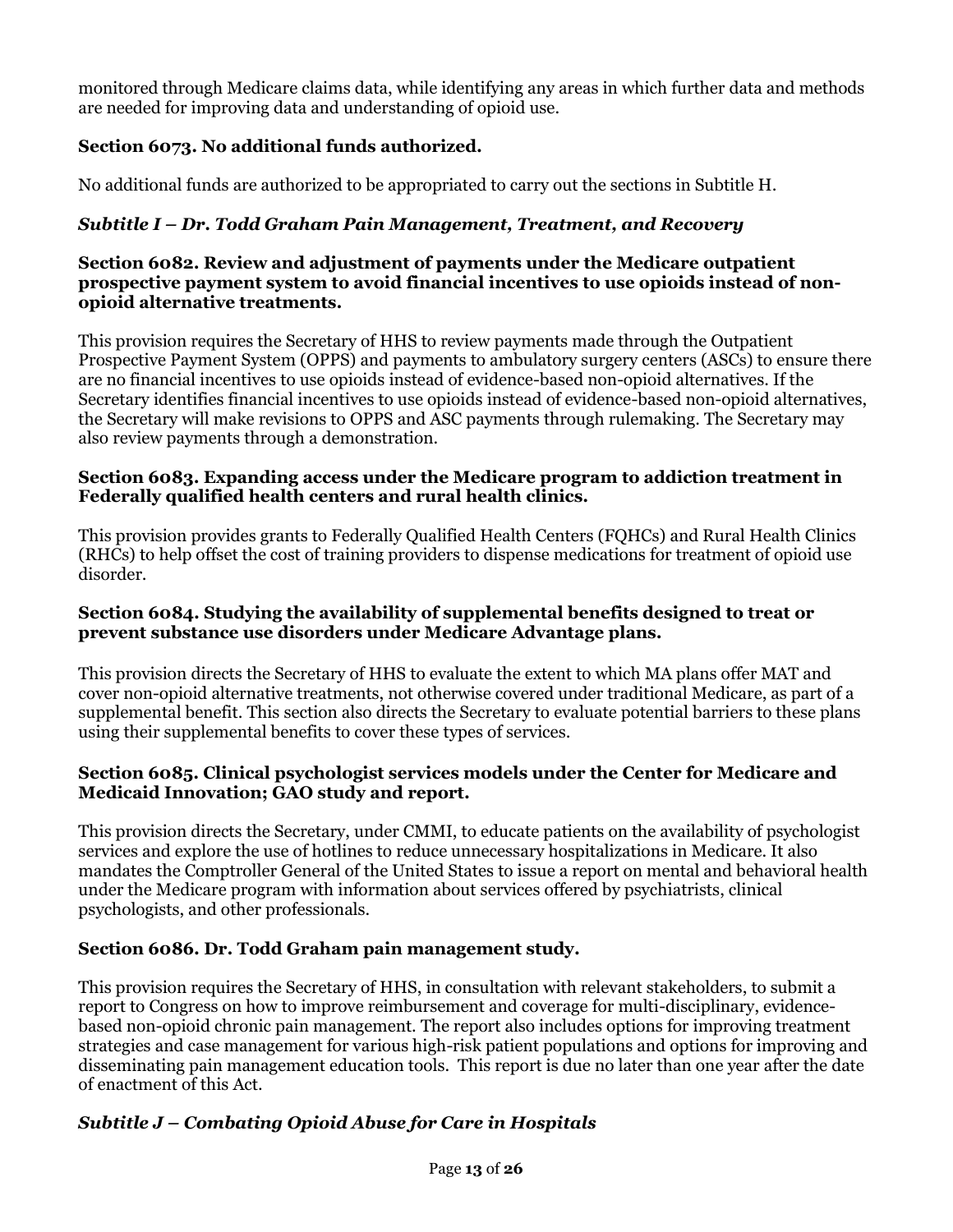#### **Section 6092. Developing guidance on pain management and opioid use disorder prevention for hospitals receiving payment under part A of the Medicare program.**

This provision requires the Secretary of HHS to develop a toolkit by July 1, 2019, that provides best practices to Medicare participating hospitals for reducing opioid use, and to post the toolkit including such guidance on the CMS website. The Secretary is required to develop this guidance in consultation with medical professional organizations, providers and suppliers of services, health care consumers, and other stakeholder organizations identified by the Secretary.

#### **Section 6093. Requiring the review of quality measures relating to opioids and opioid use disorder treatments furnished under the Medicare program and other federal health care programs.**

This provision requires the Secretary, within 180 days, to convene a Technical Expert Panel (TEP) to review quality measures related to opioids and opioid use disorders, including care, prevention, diagnosis, health outcomes, and treatments furnished to individuals with opioid use disorder. Within one year of the TEP's creation, the TEP will: (1) review existing measures related to opioids as well as those under development; (2) identify gaps in areas of quality measurement and establish priorities for development in gap areas; and (3) make recommendations to the Secretary regarding revisions of existing measures, development of new measures, and recommendations for inclusion of such measures in value-based payment programs. The Secretary is required to prioritize measures for development and endorsement for a period of at least 5 years.

### **Section 6094. Technical expert panel on reducing surgical setting opioid use; Data collection on perioperative opioid use.**

This provision requires the Secretary, within six months, to convene a TEP consisting of medical and surgical specialty societies and hospital organizations to provide recommendations on best practices for pain management in surgical settings. Within one year of enactment, the Secretary is required to issue a public report on recommendations for broad implementation of pain management protocols that limit the use of opioids in the perioperative setting, while also analyzing perioperative opioid prescribing data for high-volume surgeries.

#### **Section 6095. Requiring the posting and periodic update of opioid prescribing guidance for Medicare beneficiaries.**

This provision requires, within 180 days of enactment, the Secretary of HHS to publish on the CMS website all opioid prescribing guidance published after January 1, 2016, applicable to Medicare beneficiaries. CMS is required to periodically update the posted guidance in consultation with medical professional organizations, providers and suppliers of services, healthcare consumers, and other stakeholder organizations the Secretary identifies.

#### *Subtitle K – Providing Reliable Options for Patients and Educational Resources*

#### **Section 6102. Requiring Medicare Advantage plans and part D prescription drug plans to include information on risks associated with opioids and coverage of nonpharmacological therapies and nonopioid medications or devices used to treat pain.**

This provision requires MA plans, for plan year 2021 and each subsequent plan year, to provide information to beneficiaries on the risks associated with prolonged opioid use and coverage of nonpharmacological therapies, devices, and non-opioid medications. It allows plans the flexibility to target this information to a specific subset of enrollees, such as those prescribed an opioid in the previous two years. It also allows for the information to be provided via either electronic or postal mail.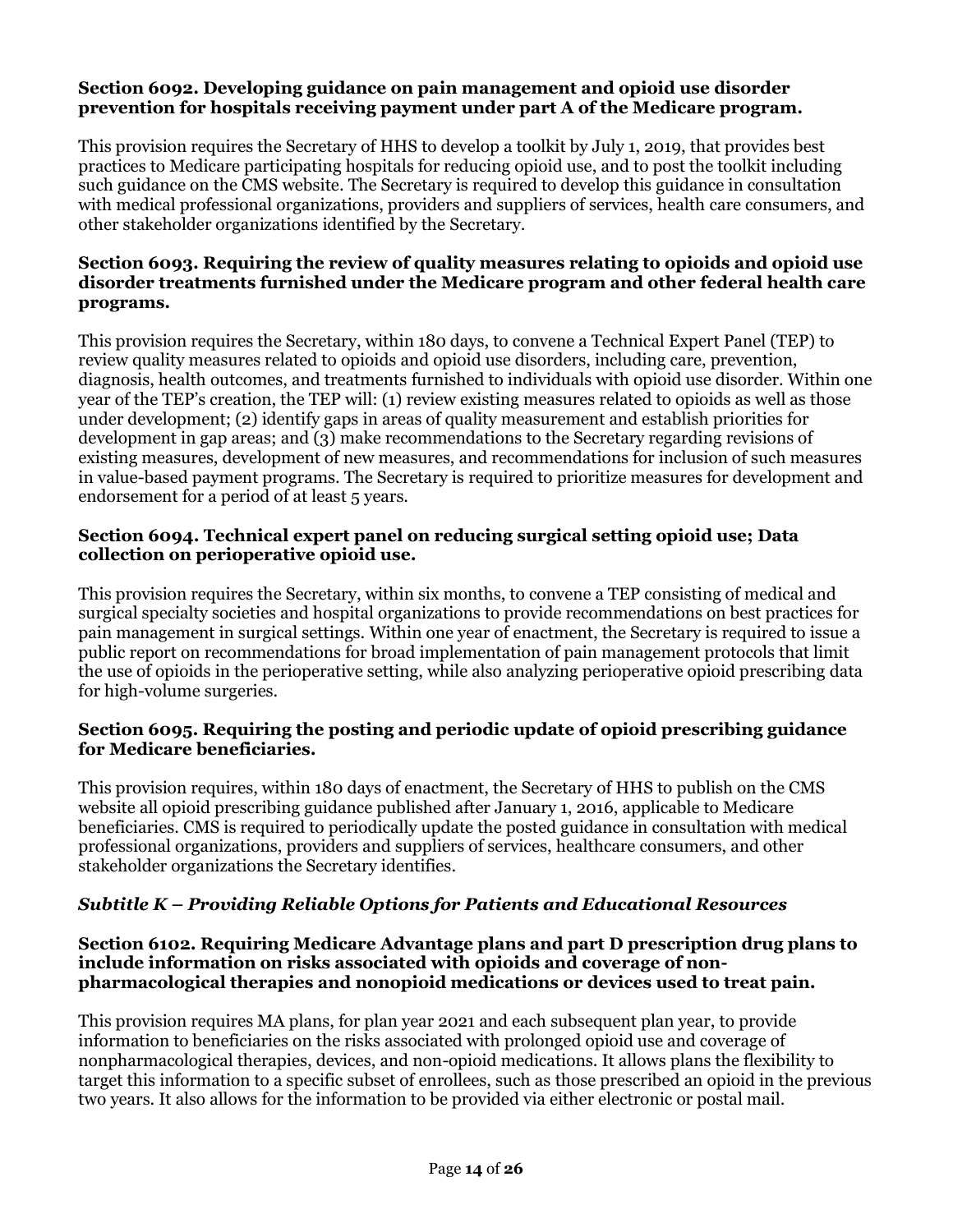#### **Section 6103. Requiring Medicare Advantage plans and prescription drug plans to provide information on the safe disposal of prescription drugs.**

This provision requires plans, after January 1, 2021, that provide in-home risk assessments to ensure that during such assessment information is provided to Medicare beneficiaries on the safe disposal of prescription drugs that are controlled substances. After January 1, 2021, plans are also required through their MTM Programs to provide enrollees information on cost-effective means for safe disposal of controlled substances.

#### **Section 6104. Revising measures used under the Hospital Consumer Assessment of Healthcare Providers and Systems survey relating to pain management.**

This provision requires that starting in 2020, the Hospital Consumer Assessment of Healthcare Providers and Systems (HCAHPS) survey may not include questions about communication by hospital staff with an individual about pain unless such questions take into account whether a patient experiencing pain was informed about the risks of opioids and about non-opioid alternatives for pain management.

# *Subtitle L – Fighting the Opioid Epidemic With Sunshine*

# **Section 6111. Fighting the opioid epidemic with sunshine.**

This provision enhances the CMS-run Open Payments, or "sunshine", program by expanding the types of professionals for whom a drug and device manufacturer are required to report when the manufacturer provides something of value to include: physician assistants, nurse practitioners, clinical nurse specialists, certified registered nurse anesthetists, and certified nurse midwives. The bill sunsets the prohibition that prevents inclusion of the unique identification number, known as the National Provider Identifier, for all professionals and other entities displayed on the CMS Open Payments website.

# **Title VII—Public Health Provisions**

#### *Subtitle A—Awareness and Training*

#### **Section 7001. Report on effects on public health of synthetic drug use.**

This provision requires the Secretary, in coordination with the U.S. Surgeon General, to submit a report to Congress on the public health effects of the rise in synthetic drug use among adolescents and young adults in order to further educate parents and the medical community on the health effects of synthetics.

#### **Section 7002. First responder training.**

This provision expands a grant program authorized by the Comprehensive Addiction and Recovery Act, which was designed to allow first responders to administer a drug or device, like naloxone, to treat an opioid overdose, to include training on safety around fentanyl, carfentanil, and other dangerous licit and illicit drugs.

#### *Subtitle B—Pilot Program for Public Health Laboratories To Detect Fentanyl and Other Synthetic Opioids*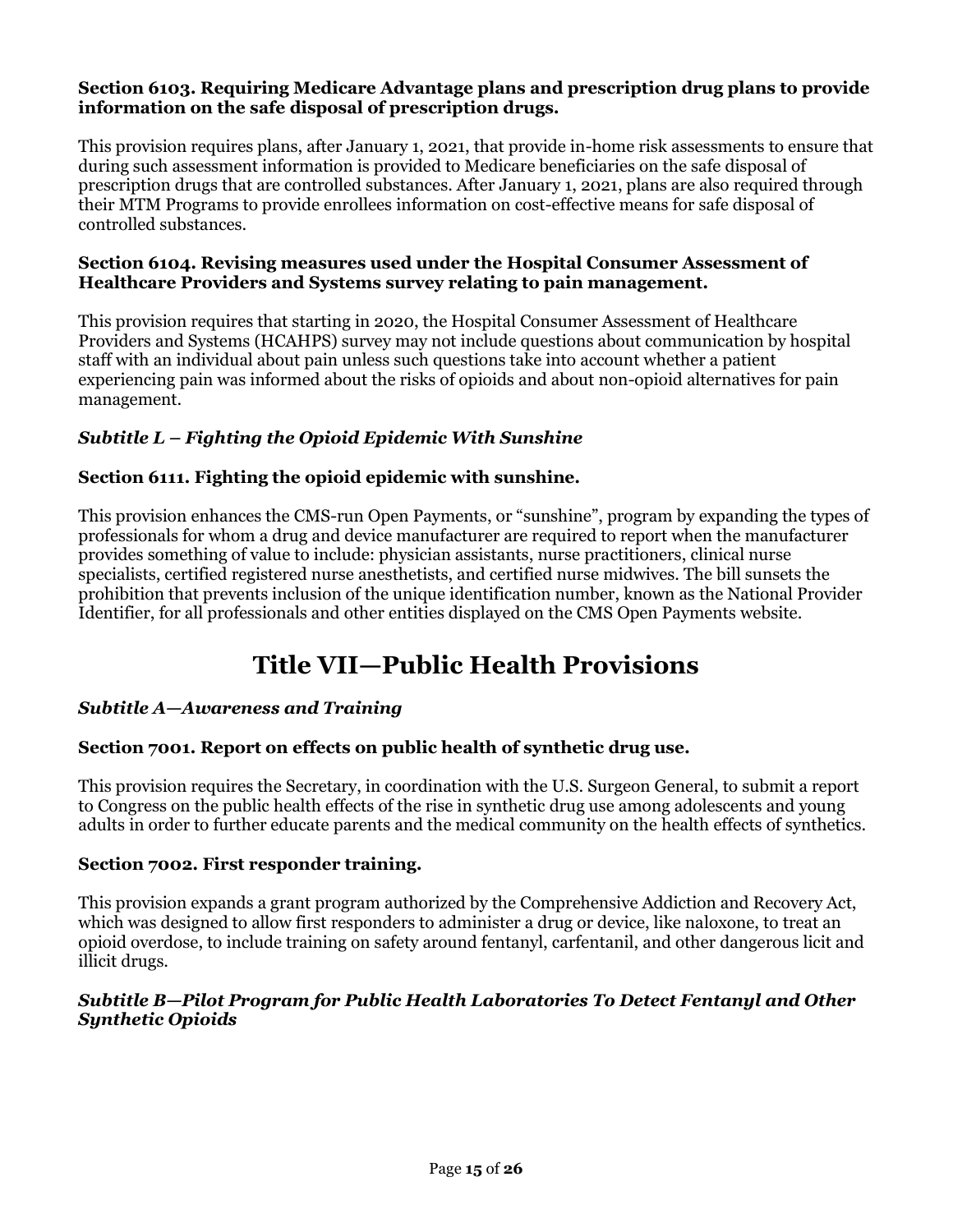#### **Section 7011. Pilot program for public health laboratories to detect fentanyl and other synthetic opioids.**

This provision authorizes grants to state and local agencies to improve coordination between public health laboratories and laboratories operated by law enforcement to improve detection of fentanyl, its analogues, and other synthetic opioids.

# *Subtitle C—Indexing Narcotics, Fentanyl, and Opioids*

#### **Section 7021. Establishment of substance use disorder information dashboard.**

This provision directs the Department of Health and Human Services (HHS) to establish a public information dashboard linking to HHS programs and publicly available data related to opioid and other substance use disorders.

#### **Section 7022. Interdepartmental Substance Use Disorder Coordinating Committee.**

This provision requires the Secretary of HHS, in coordination with the Director of National Drug Control Policy, to establish an interdepartmental committee to coordinate federal activities related to substance use disorders.

#### **Section 7023. National milestones to measure success in curtailing the opioid crisis.**

This provision requires the Secretary of HHS to develop or identify existing national indicators to measure success in curtailing the opioid crisis and significantly reversing the incidence and prevalence of opioid misuse and abuse and opioid-related morbidity and mortality in the United States within 5 years of enactment.

#### **Section 7024. Study on prescribing limits.**

This provision requires HHS, in consultation with the Attorney General (AG), to submit to Congress a report on the impact of federal and state laws and regulations that limit the length, quantity, or dosage of opioid prescriptions.

#### *Subtitle D—Ensuring Access to Quality Sober Living*

#### **Section 7031. National recovery housing best practices.**

This provision requires HHS to issue best practices for entities operating recovery housing facilities, to assist those recovering from an opioid use disorder with housing. This provision also requires HHS to identify or facilitate the development of common indicators that could be used to identify potentially fraudulent recovery housing operators.

#### *Subtitle E—Advancing Cutting Edge Research*

#### **Section 7041. Unique research initiatives.**

This provision allows the National Institutes of Health (NIH) to use its "other transactions authority" for high impact cutting-edge research projects that respond to public health threats, including the opioid crisis and finding new, non-addictive drugs for pain management. NIH was given this authority for the Precision Medicine Initiative and fifty percent of the Common Fund in the 21st Century Cures Act.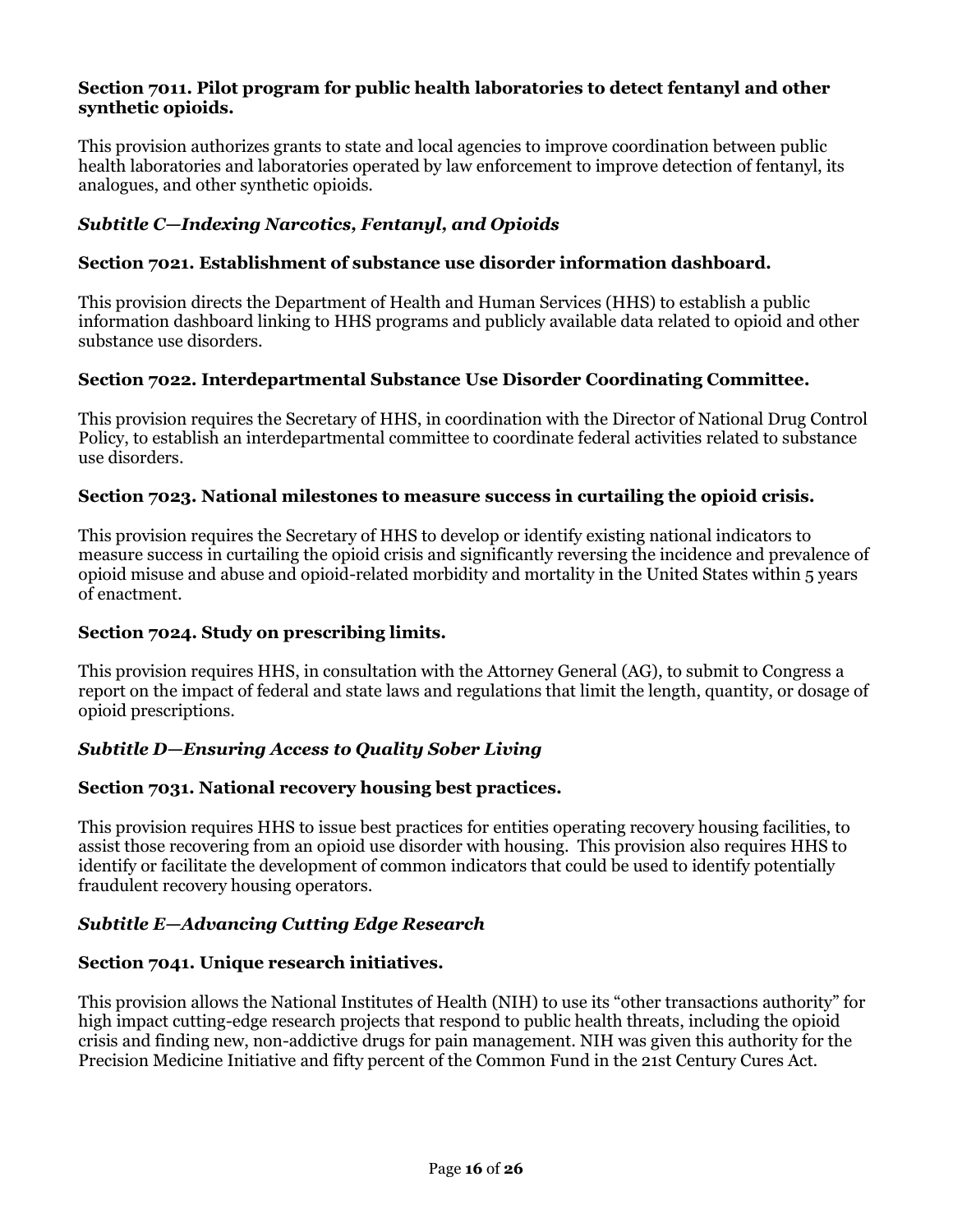#### **Section 7042. Pain research.**

This provision updates the scope of the Interagency Pain Research Coordinating Committee to identify risk factors for, and early warning signs of, substance use disorders, and summarize advances in pain care research supported or conducted by the federal government, including information on best practices for the utilization of non-pharmacologic treatments, non-addictive medical products, and other drugs approved, or devices approved or cleared, by the Food and Drug Administration.

#### *Subtitle F—Jessie's Law*

#### **Section 7051. Inclusion of opioid addiction history in patient records.**

This provision requires HHS to develop best practices for prominently displaying substance use disorder treatment information in electronic health records, when requested by the patient.

#### **Section 7052. Communication with families during emergencies.**

This provision requires the Secretary to notify providers annually regarding sharing of certain health information with family members, caregivers, and health care providers during an emergency such as an overdose.

#### **Section 7053. Development and dissemination of model training programs for substance use disorder patient records.**

This provision requires HHS to identify model programs and materials to better train and educate providers, patients and families regarding the permitted uses and disclosures of patient records related to treatment for substance use disorders.

#### *Subtitle G—Protecting Pregnant Women and Infants*

#### **Section 7061. Report on addressing maternal and infant health in the opioid crisis.**

This provision requires the Secretary to issue a report to Congress offering recommendations for pain management practices during pregnancy and for prevention, identification, and reduction of opioid and other substance use disorders during pregnancy.

#### **Section 7062. Protecting moms and infants.**

This provision requires the Secretary to issue and periodically update a report regarding the implementation of the recommendations in the strategy relating to prenatal opioid use, including neonatal abstinence syndrome, developed pursuant to the Protecting Our Infants Act of 2015. This provision reauthorizes the Residential Treatment for Pregnant and Postpartum Women grant program.

#### **Section 7063. Early interventions for pregnant women and infants.**

This provision requires the Center for Substance Abuse Prevention at SAMHSA to develop, in cooperation with the Centers for Disease Control and Prevention (CDC), educational materials for clinicians to use with pregnant women for shared decision-making regarding pain management during pregnancy. This provision requires implementation and dissemination, as appropriate, of the recommendations in the report entitled "Protecting Our Infants Act: Final Strategy," issued by HHS in 2017.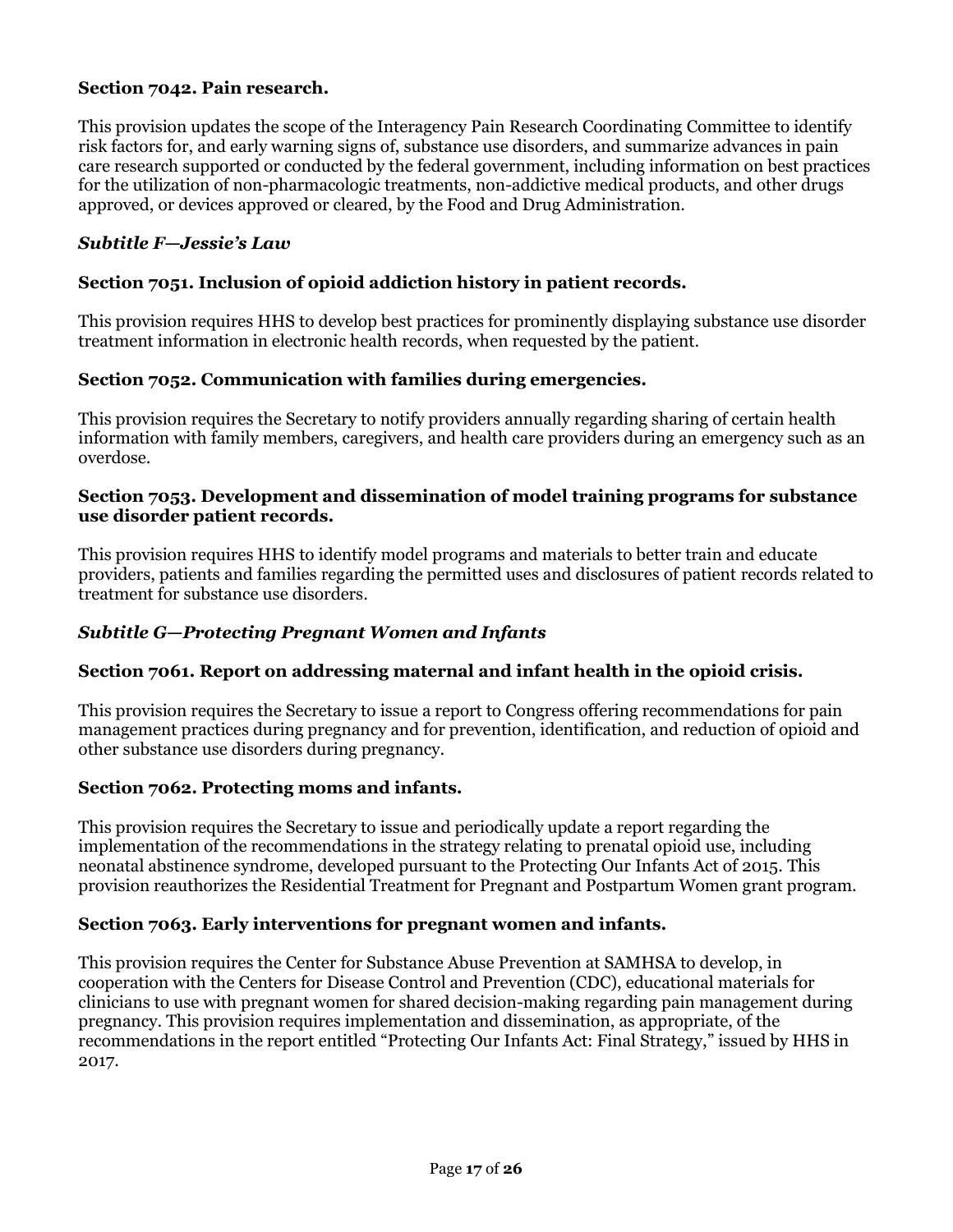# **Section 7064. Prenatal and postnatal health.**

This provision authorizes data collection and analysis of neonatal abstinence syndrome and other outcomes related to prenatal substance abuse and misuse, including prenatal opioid abuse and misuse.

#### **Section 7065. Plans of safe care.**

This provision authorizes the Secretary to provide support for states to collaborate and improve plans of safe care for substance-exposed infants. States may use funds to coordinate with various agencies responsible for child and family wellbeing, develop policies and procedures, train health care and child welfare professionals, establish partnerships, and develop and update technology and monitoring systems to more effectively implement plans of safe care. This provision requires the Secretary to provide states with technical assistance and guidance to support their implementation of the plans of safe care assurance, including by enhancing their understanding of the law, addressing state-identified challenges, sharing best practices, and supporting collaboration.

#### *Subtitle H—Substance Use Disorder Treatment Workforce*

#### **Section 7071. Loan repayment program for substance use disorder treatment workforce.**

This provision requires the Secretary to enter into 6-year loan repayment agreements with substance use disorder treatment professionals in mental health professional shortage areas or counties that have been hardest hit by drug overdoses.

#### **Section 7072. Clarification regarding service in schools and other community-based settings.**

This provision allows mental and behavioral health providers participating in the National Health Service Corps to provide care at a school or other community-based setting located in a health professional shortage area as part of their obligated service requirements.

#### **Section 7073. Programs for health care workforce.**

This provision improves programs that support education and training in pain care by requiring grant recipients to develop comprehensive education and training plans that include information on the dangers of opioid abuse, early warning signs of opioid use disorders, safe disposal options, and other innovative deactivation mechanisms. This section also requires pain care education and training grantees to include alternatives to opioid pain treatment, such as non-addictive and non-opioid pain treatments, and non-pharmacologic medical products. In addition, this provision updates mental and behavioral health education and training grants to support trauma-informed care.

#### *Subtitle I—Preventing Overdoses While in Emergency Rooms*

#### **Section 7081. Program to support coordination and continuation of care for drug overdose patients.**

This provision provides resources for hospitals and other entities to develop protocols on discharging patients who have presented with an opioid overdose. These protocols would address the provision of an overdose reversal medication, such as naloxone, upon discharge, connection with peer-support specialists, and the referral to treatment and other services that best fit the patient's needs.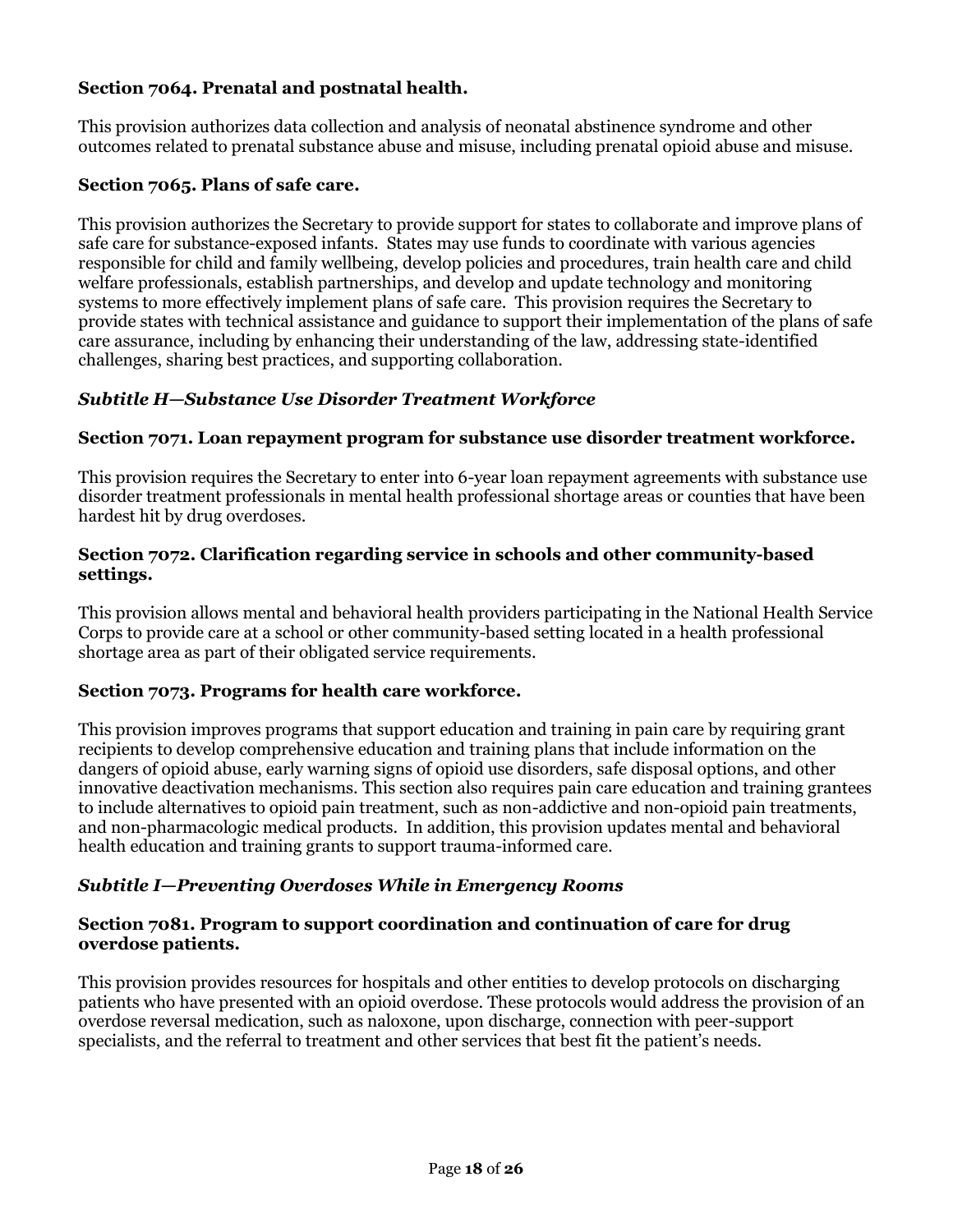# *Subtitle J—Alternatives to Opioids in the Emergency Department*

# **Section 7091. Emergency department alternatives to opioids demonstration program.**

This provision establishes a demonstration program to test alternative pain management protocols to limit the use of opioids in hospital emergency departments, and provides technical assistance to acute care settings, including hospital emergency departments on best practices on alternatives to opioids for pain management.

# *Subtitle K—Treatment, Education, and Community Help To Combat Addiction*

#### **Section 7101. Establishment of regional centers of excellence in substance use disorder education.**

This provision requires the Secretary to establish Centers of Excellence to support the improvement of health professional training resources related to substance use disorder prevention, treatment, and recovery.

# **Section 7102. Youth prevention and recovery.**

This provision requires the Secretary, in consultation with the Secretary of Education, to disseminate best practices and issue grants for prevention of and recovery from substance use disorders in children, adolescents, and young adults.

### *Subtitle L—Information From National Mental Health and Substance Use Policy Laboratory*

#### **Section 7111. Information from national mental health and substance use policy laboratory.**

This provision directs SAMHSA to provide information for entities applying for grants or cooperative agreements from SAMHSA, including to encourage the implementation and replication of evidencebased practices.

# *Subtitle M—Comprehensive Opioid Recovery Centers*

# **Section 7121. Comprehensive opioid recovery centers.**

This provision authorizes a SAMHSA grant program for entities to establish or operate comprehensive opioid recovery centers that serve as a resource for the community. These entities may utilize the ECHO model, which supports care coordination and services delivery through technology.

# *Subtitle N—Trauma-Informed Care*

# **Section 7131. CDC surveillance and data collection for child, youth, and adult trauma.**

This provision authorizes CDC to support state efforts to collect and report data on adverse childhood experiences through existing public health surveys.

#### **Section 7132. Task force to develop best practices for trauma-informed identification, referral, and support.**

This provision creates an interagency task force to make recommendations regarding best practices to identify, prevent, and mitigate the effects of trauma on infants, children, youth, and their families, and to better coordinate the Federal response to families impacted by substance use disorders and other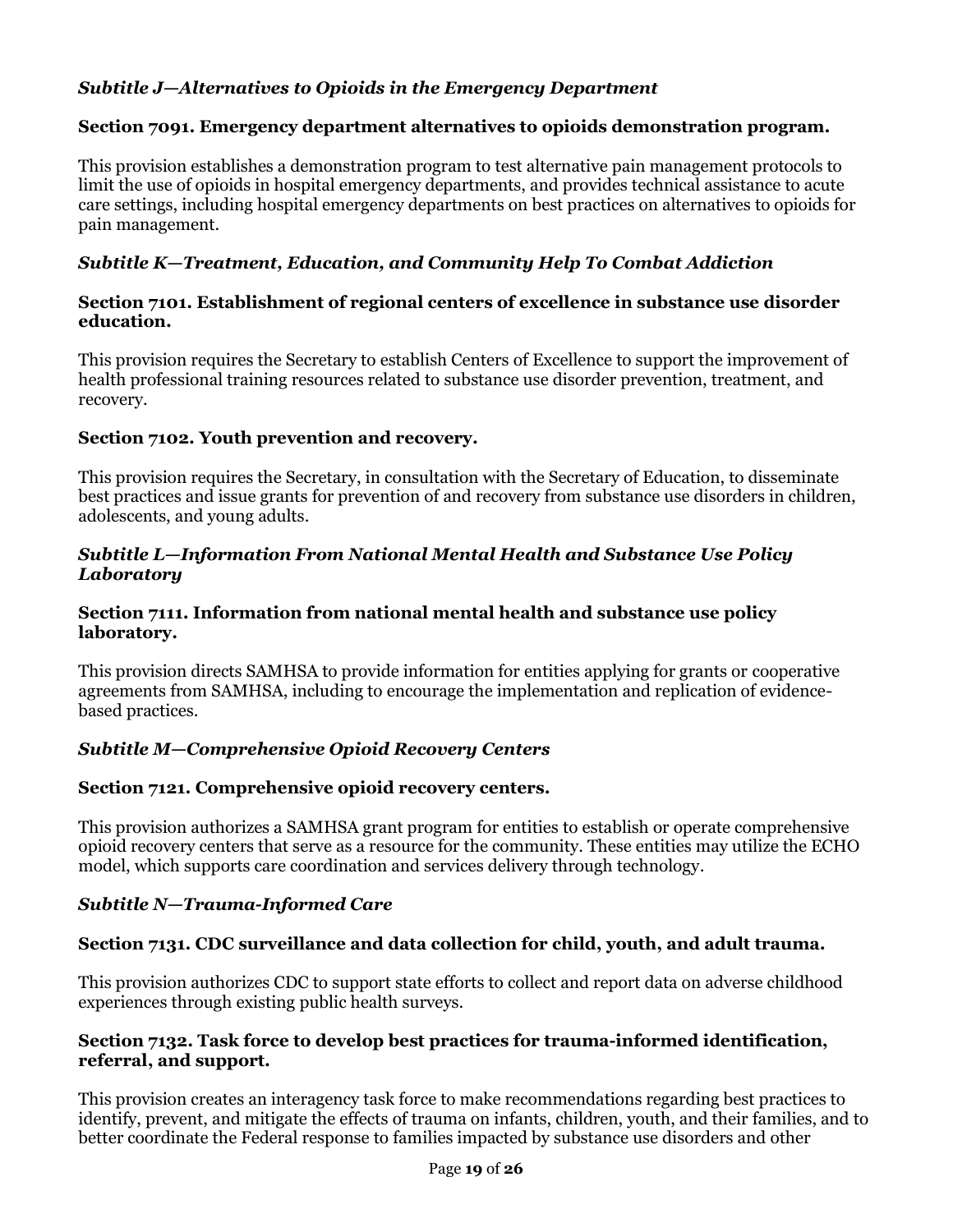formers of trauma. It requires the task force to develop a set of best practices regarding prevention strategies, identification of trauma, community-based practices, and state- and local-level partnerships to support children and their families. This provision calls for a national strategy on how federal agencies can implement a coordinated response, including by coordinating existing federal authorities and grant programs where trauma-informed practices are allowable. The task force is required to submit a final report of findings and recommendations to Congress, relevant cabinet Secretaries, Governors, and the general public not less than three years after its first meeting

# **Section 7133. National Child Traumatic Stress Initiative.**

This provision increases the authorization level for the National Child Traumatic Stress Initiative. Funding will provide technical assistance, direct services to communities, and will support evaluations and dissemination of best practices in trauma-informed care for children and families.

### **Section 7134. Grants to improve trauma support services and mental health care for children and youth in educational settings.**

This provision authorizes the Secretary of Education, in coordination with the Assistant Secretary for Mental Health and Substance Use, to make grants to link educational agencies with mental health systems in order to increase student access to evidence-based trauma support services to help prevent and mitigate trauma that children and youth experience. It requires the Secretary of Education to conduct a rigorous, independent analysis and disseminate findings from the grants.

# **Section 7135. Recognizing early childhood trauma related to substance abuse.**

This provision requires the Secretary of Health and Human Services to disseminate information, resources, and if requested, technical assistance to early childhood care and education providers and professionals working with young children on ways to recognize and respond appropriately to early childhood trauma, including trauma related to substance use.

# *Subtitle O—Eliminating Opioid Related Infectious Diseases*

# **Section 7141. Reauthorization and expansion of program of surveillance and education regarding infections associated with illicit drug use and other risk factors.**

This provision reauthorizes and builds upon CDC's program to prevent and respond to infections commonly associated with illicit drug use, including viral hepatitis, HIV, and infective endocarditis, by supporting state and federal efforts to collect data on such infections and identify and assist individuals who may be at risk.

# *Subtitle P—Peer Support Communities of Recovery*

#### **Section 7151. Building communities of recovery.**

This provision reauthorizes and modifies the Building Communities of Recovery program to include peer support networks. This program provides funding for community organizations providing long-term recovery support services.

#### **Section 7152. Peer support technical assistance center.**

This provision requires HHS to establish or operate a National Peer-Run Training and Technical Assistance Center for Addiction Recovery Support, to provide technical assistance and support to recovery community organizations and peer support networks providing peer support services related to substance use disorder.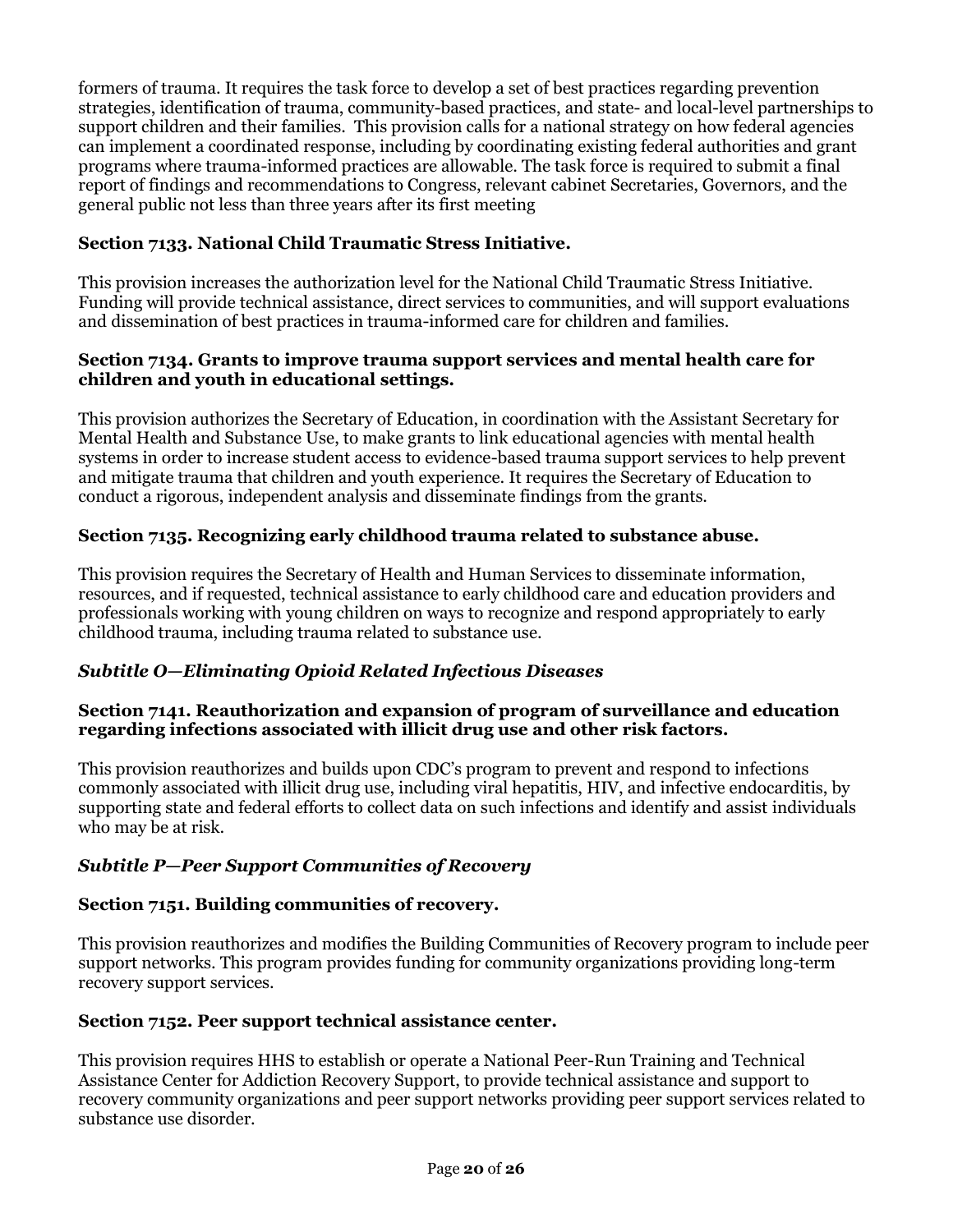#### *Subtitle Q—Creating Opportunities that Necessitate New and Enhanced Connections That Improve Opioid Navigation Strategies*

#### **Section 7161, 7162. Preventing overdoses of controlled substances; Prescription drug monitoring program.**

This provision authorizes CDC's support for states and localities to improve their Prescription Drug Monitoring Programs (PDMPs), collect public health data, and implement other evidence-based prevention strategies. It also encourages data sharing between states and supports other prevention and research activities related to controlled substances, including education and awareness efforts.

### *Subtitle R—Review of Substance Use Disorder Treatment Providers Receiving Federal Funding*

### **Section 7171. Review of substance use disorder treatment providers receiving Federal funding.**

This provision requires the Secretary of HHS to conduct a review of entities that receive Federal funding for the provision of substance use disorder treatment services and submit a report to Congress regarding a plan to address inadequacies in services or funding identified as a result of the review.

# *Subtitle S—Other Health Provisions*

#### **Section 7181. State response to the opioid abuse crisis.**

This provision reauthorizes and improves the state targeted response grants from the 21st Century Cures Act to provide funding to Tribes and to improve flexibility for states in using the grants.

#### **Section 7182. Report on investigations regarding parity in mental health and substance use disorder benefits.**

This provision requires the Assistant Secretary of Labor of the Employee Benefits Security Administration, in collaboration with the Administrator of the Centers for Medicare & Medicaid Services (CMS) and the Secretary of the Treasury, to provide additional information in annual reports to Congress on mental health parity compliance, including information on which agencies are conducting investigations and information about any coordination with State regulators.

#### **Section 7183. Career Act.**

This provision requires the Secretary of HHS to continue or establish a program to support individuals in recovery from a substance use disorder transition to independent living and the workforce. This provision requires a report to Congress on the effectiveness of these grants and recommendations regarding best practices for health care professionals to support individuals in recovery so that they can participate in the workforce.

# **Title VIII—Miscellaneous**

# *Subtitle A—Synthetics Trafficking and Overdose Protection*

#### **Section 8002. Customs fees.**

This provision amends section 13031(b)(9) of the Consolidated Omnibus Reconciliation Act of 1985 (19 U.S.C. 58c(b)(9)) to establish a new \$1 fee on Inbound Express Mail Service items, to be split between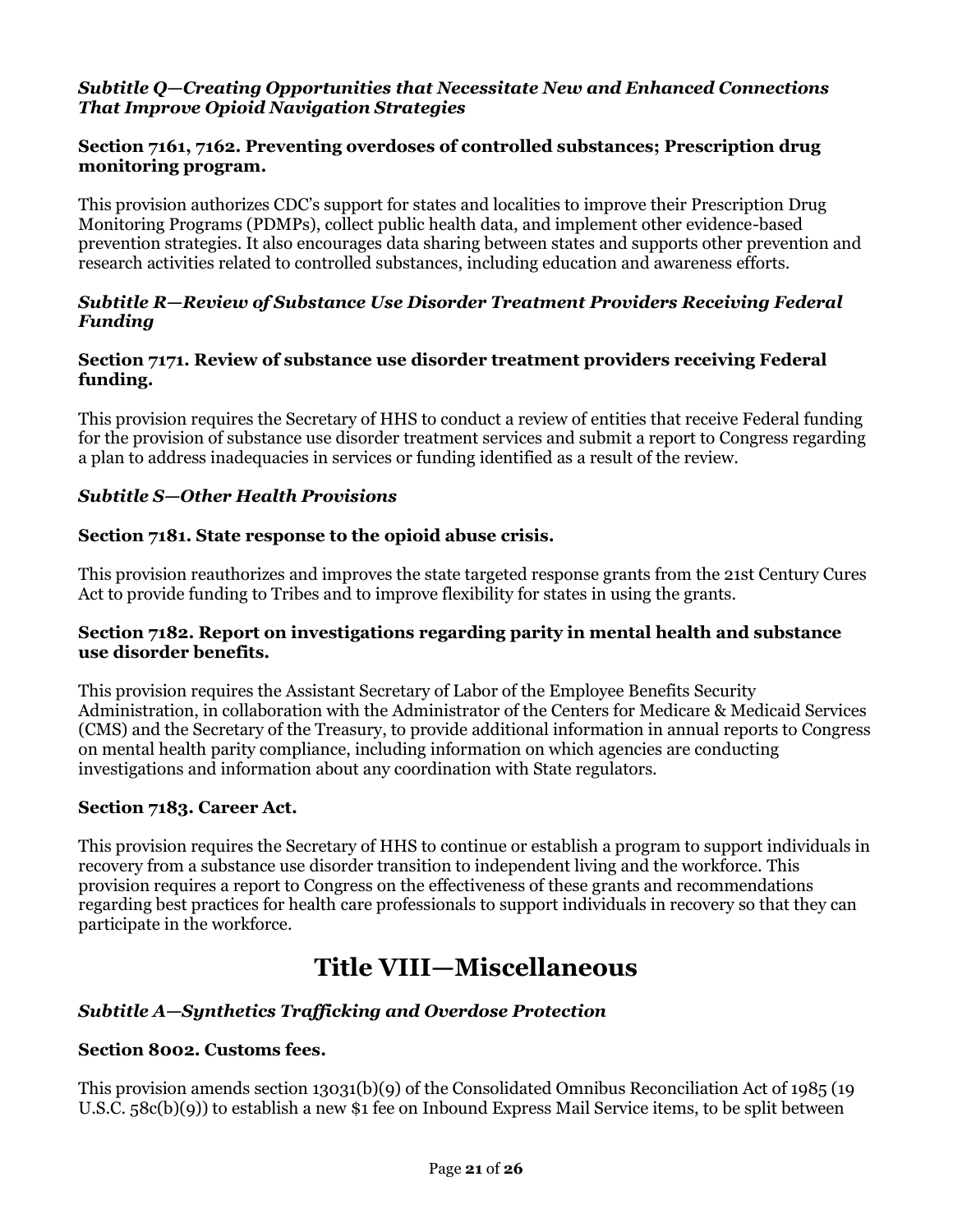U.S. Customs and Border Protection (CBP) and the U.S. Postal Service (USPS), for customs processing associated with the new requirements.

# **Section 8003. Mandatory advance electronic information for postal shipments.**

This provision amends section  $343(a)(3)(K)$  of the Trade Act of 2002 to require USPS to transmit advance electronic data (AED) to CBP on merchandise arriving to the United States through the international mail and mandates that the agencies meet specific and detailed requirements regarding the transmission of AED – including that USPS transmit AED on at least 70 percent of international mail shipments by December 31, 2018 (including 100 percent of shipments from China), and 100 percent by December 31, 2020. This provision provides limited authority to exclude a country from the AED requirement if the CBP Commissioner determines that a country: (1) lacks the capacity to collect and transmit AED; (2) is a low risk for shipments that violate relevant U.S. laws; and (3) has low volumes of mail shipments that can be effectively screened for compliance with U.S. laws through an alternate means.

This provision requires USPS to refuse shipments for which AED is not furnished after December 31, 2020, unless the agencies determine that remedial action, including other law enforcement initiatives or the failure to provide the AED, is warranted. This provision also authorizes the agencies, with the concurrence of the Secretary of State and in coordination with other Federal agencies, as appropriate, to undertake capacity building to enhance the capacity of foreign postal operators to gather and provide AED to the United States.

This provision also establishes rigorous oversight mechanisms to ensure that the agencies are accountable to Congress. These accountability measures include: (1) a joint strategic plan detailing specific performance measures for achieving transmission of AED and for the percentage of targeted mail presented by USPS to CBP for inspection; (2) biannual requirements to report to Congress on the progress made in achieving the transmission of AED; and (3) annual reporting requirements on mandates established by Congress. This provision also requires the Government Accountability Office to: (1) report on the agencies' progress in achieving the legislative mandates, including an assessment of the quality of AED transmitted to CBP and the ability of USPS to present targeted shipments to CBP for inspection; and (2) make recommendations to improve USPS's compliance with the new requirements.

# **Section 8004. International postal agreements.**

This provision directs the State Department to secure any needed changes to international postal agreements to ensure that the United States is not in violation of those agreements. The provision further directs the State Department to consult with Congress before entering into any international postal agreement related to the ability of the United States to secure AED from foreign postal operators and to expeditiously conclude any new international postal agreement that would improve the ability of the United States to secure AED from foreign postal operators.

# **Section 8005. Cost recoupment.**

This provision requires USPS, to the extent practicable and permitted by law, to ensure that all costs associated with complying with this Act are charged directly to foreign shippers or foreign postal operators and clarifies that any recovery of costs under this section shall not be considered revenue for purposes of subchapter I and II of chapter 36 of title 39, United States Code.

# **Section 8006. Development of technology to detect illicit narcotics.**

This provision directs the Commissioner of CBP and the Postmaster General, in coordination with the heads of other Federal agencies as appropriate, to collaborate to identify and develop technology that will improve the detection of synthetic opioids, as well as other narcotics and psychoactive substances, entering the United States by mail.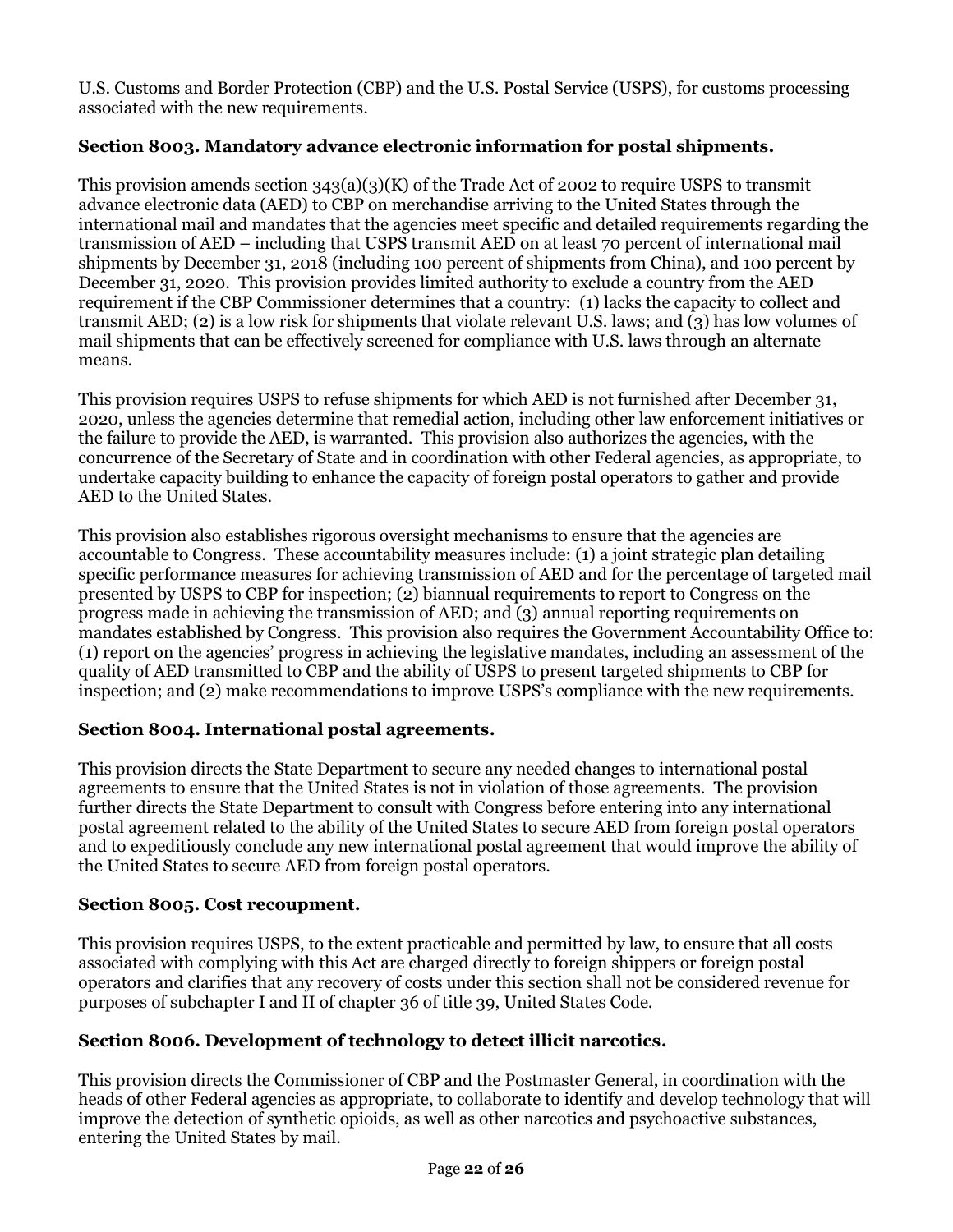# **Section 8007. Civil Penalties for postal shipments.**

This provision establishes civil penalties if USPS accepts international mail shipments without AED after December 31, 2020 and provides the CBP Commissioner with discretion to modify the penalties upon making certain findings, including if USPS has a low error rate in compliance with this Act; is cooperating with CBP; or has taken remedial action to prevent future violations. If CBP determines that there is an ongoing lack of compliance by USPS, it may impose civil penalties until corrective action is taken.

#### **Section 8008. Report on violations of arrival, reporting, entry, and clearance requirements and falsity or lack of manifest.**

This provision requires the Commissioner of CBP to submit to the appropriate congressional committees an annual report providing information related to the effectiveness of the issuance of penalties for violations of sections 436 and 584 of the Tariff Act of 1930, as amended.

#### **Section 8009. Effective date; regulations.**

This provision provides that the changes made by this Act, other than amendments made by Section 8002, shall take effect on the date of the enactment of this Act and that regulations necessary to carry out this Act shall be prescribed not later than one year after the date of enactment of this Act.

#### *Subtitle B—Opioid Addiction Recovery Fraud Prevention*

#### **Section 8021 – 8023. Opioid Addiction Recovery Fraud Prevention.**

Unfair or deceptive acts with respect to substance use disorder treatment services or substance use disorder treatment products are subject to civil penalties for first time violations by the FTC. The provisions include a savings clause for existing FTC and FDA authorities.

#### *Subtitle C—Addressing Economic and Workforce Impact of the Opioid Crisis*

#### **Section 8041. Addressing economic and workforce impacts of the opioid crisis.**

This provision authorizes the Department of Labor to award dislocated worker grants to states through the Workforce Innovation and Opportunity Act to support local workforce boards and local partnerships in tackling shortages in substance use disorder and mental health treatment workforce. Grants are targeted to provide coordinated job training and treatment services to individuals in affected communities with opioid or substance use disorder, and to support the treatment workforce in significantly impacted areas.

#### *Subtitle D—Peer Support Counseling Program for Women Veterans*

#### **Section 8051. Peer support counseling program for women veterans.**

This provision will direct the Department of Veterans Affairs (VA) to increase the number of female peer counselors so that female veterans who are separating or newly separated from military service can receive support from other female veterans.

#### *Subtitle E—Treating Barriers to Prosperity*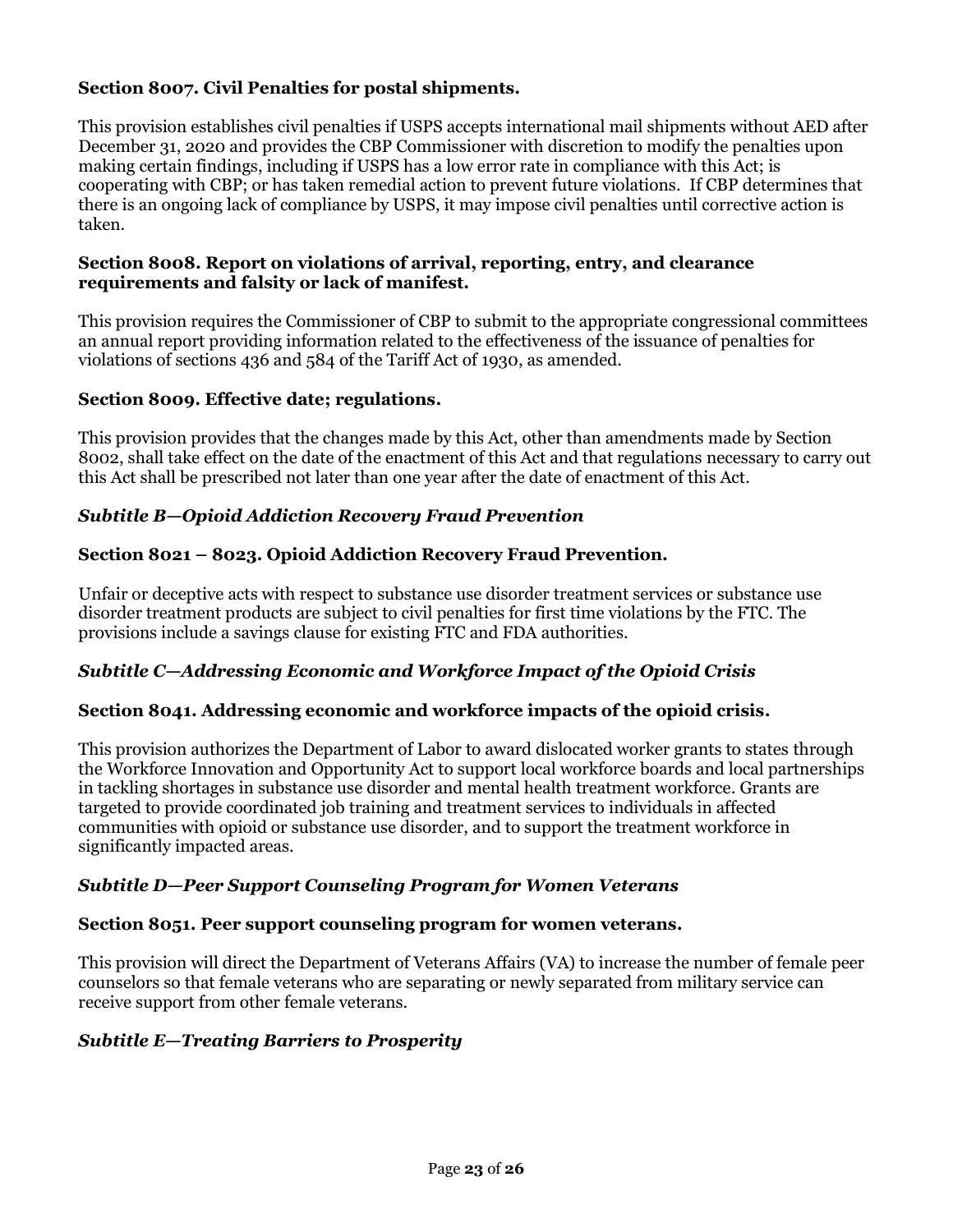# **Section 8062. Drug abuse mitigation initiative.**

These provisions will clarify that the Appalachian Regional Commission (ARC) may enter into contracts with and provide grants to people and organizations in Appalachia for projects and other activities aimed at reducing drug abuse and the negative effects of drug abuse, including opioid abuse, in the region.

#### *Subtitle F—Pilot Program to Help Individuals in Recovery From a Substance Use Disorder Become Stably Housed*

#### **Section. 8071. Pilot program to help individuals in recovery from a substance use disorder become stably housed.**

Authorizes a pilot program to provide individuals in recovery from a substance use disorder with stable, temporary housing

#### *Subtitle G—Human Services*

#### **Sec. 8081. Supporting family-focused residential treatment.**

This provision would require HHS to develop and issue guidance to states identifying opportunities to support family-focused residential substance abuse treatment programs.

#### **Sec. 8082. Improving recovery and reunifying families.**

This provision provides \$15 million to HHS to replicate a "recovery coach" program for parents with children in foster care due to parental substance abuse, which has been shown to reduce the length of time children spend in foster care. This will allow HHS to determine whether the program can be replicated in another state and yield the same results. This provision also contains language clarifying that the provision of new prevention services paid for through the *Family First Prevention Services Act* will not supplant services funded by other programs.

#### **Sec. 8083. Building capacity for family-focused residential treatment.**

Beginning in FY 2019, states are eligible for federal matching funds for maintenance costs when an atrisk child is placed in family-focused residential treatment, as well when the child is placed in foster care. In FY 2020, states will also be eligible to receive funding to provide evidence-based substance abuse prevention and treatment services to families with children at risk of entering foster care, even if the child is not placed in, or eligible for, federally-funded foster care. This provision authorizes \$20 million in funding for HHS to award to states to develop, enhance, or evaluate family-focused treatment programs to increase the number of evidence-based programs that will later qualify for funding under *Family First Prevention Services Act.*

#### *Subtitle H—Reauthorizing and Extending Grants for Recovery From Opioid Use Programs*

#### **Section 8092. Reauthorization of the comprehensive opioid abuse grant program**.

This provision will amend the Omnibus Crime Control and Safe Streets Act of 1968 to reauthorize the DOJ comprehensive opioid abuse grant program through 2023, and to raise the amount authorized for the program, consistent with appropriated funding levels.

#### *Subtitle I—Fighting Opioid Abuse in Transportation*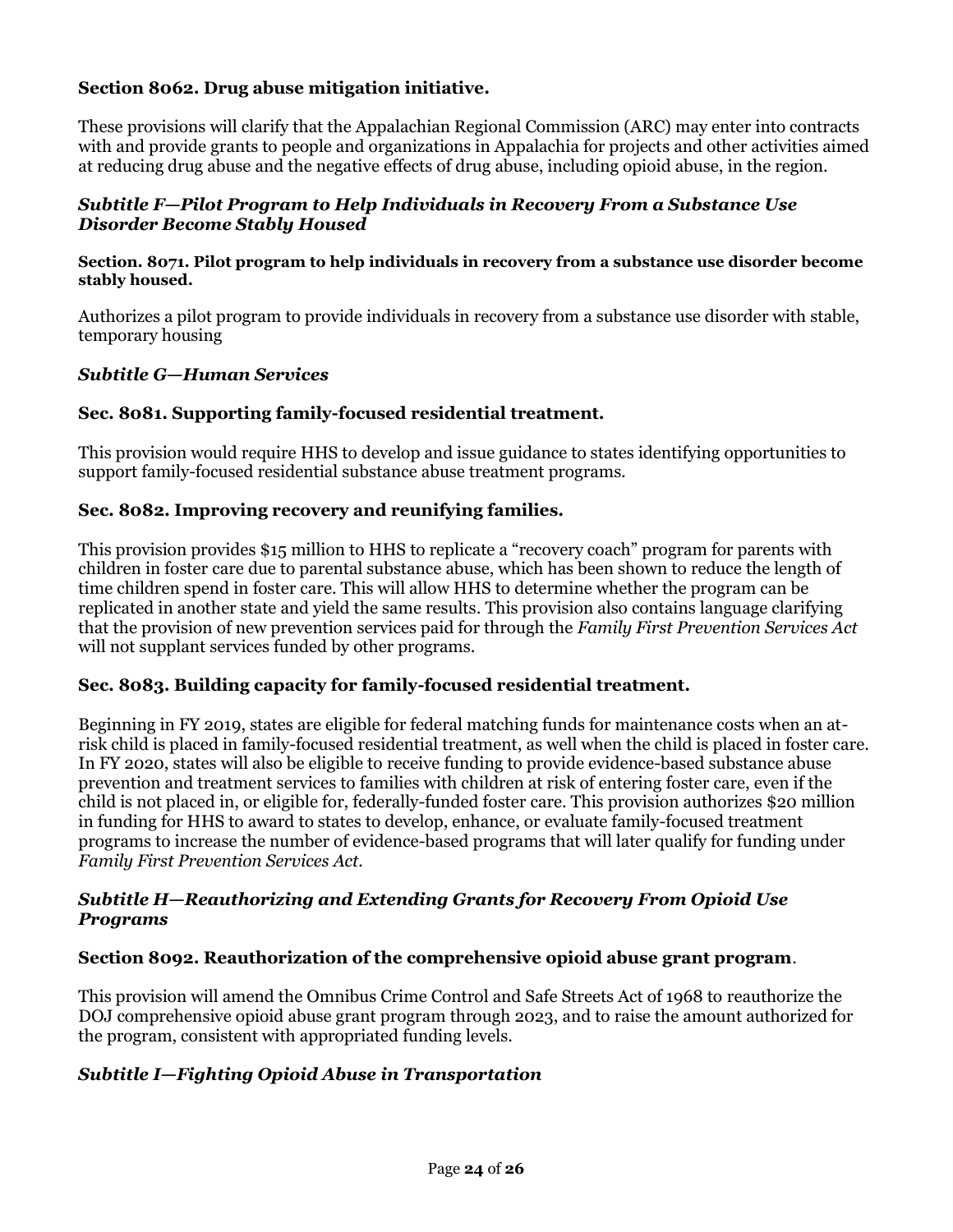# **Section 8102. Alcohol and controlled substance testing of mechanical employees.**

This provision requires the Secretary of Transportation to publish a rule to apply drug and controlled substance testing requirements to all employees of railroad carriers who perform mechanical activities.

# **Section 8103. Department of Transportation public drug and alcohol testing database.**

This provision requires the Secretary of Transportation to establish and make publicly available on its website a database of drug and alcohol testing data reported by employers for each mode of transportation and to update the database annually, while protecting commercially sensitive data and ensuring individual employers and employees are not identified.

### **Section 8104. GAO report on Department of Transportation's collection and use of drug and alcohol testing data.**

This provision requires the GAO to review Department of Transportation's Drug and Alcohol Testing Information Management System and to submit a report to Congress on the review, including potential recommendations for improvement.

### **Section 8105. Transportation Workplace Drug and Alcohol Testing Program; addition of fentanyl and other substances.**

This provision requires the Secretary of HHS to determine, within 6 months, whether the inclusion of fentanyl on the panel of drugs authorized for testing is justified and—if justified— requires the Secretary to issue a revision to HHS mandatory guidelines to include fentanyl on the testing panel. This provision requires the Secretary of HHS to consider whether to include any other drugs or other substances in its determination on the expansion of the drug testing panel. It requires, if the Secretary of HHS justifies the inclusion of fentanyl, or any other drug or substance, and revises the guidelines, the Secretary of Transportation to publish a final rule adding fentanyl or such other drug or substance to Department of Transportation's testing panel.

# **Section 8106. Status reports on hair testing guidelines.**

This provision requires the Secretary of HHS to report to Congress on the status of the final notice for the statutorily-required scientific and technical guidelines for hair testing, within 60 days of enactment of this bill and every year thereafter, until the agency publishes a final notice of guidelines for hair testing. It also includes a provision to address positive test results, of the individual being tested, caused solely by the drug use of others and not caused by the drug use of the individual being tested.

#### **Section 8107. Mandatory Guidelines for Federal Workplace Drug Testing Programs using Oral Fluid.**

This provision requires the Secretary of HHS to publish a final notice of mandatory guidelines for oral fluid testing not later than December 31, 2018, based on the notice of proposed mandatory guidelines published in 2015. It also includes a provision to address positive test results, of the individual being tested, caused solely by the drug use of others and not caused by the drug use of the individual being tested.

# **Section 8108. Electronic recordkeeping.**

This provision requires the HHS, not later than 1 year from the date of enactment of this bill, to ensure each certified laboratory that requests the use of paperless electronic chain of custody forms receives approval. It also requires the Secretary of Transportation, not later than 30 months from the date of enactment of this bill, to issue a final rule authorizing the use of electronic signatures for all paperless chain of custody forms under part 40 of title 49, Code of Federal Regulations.